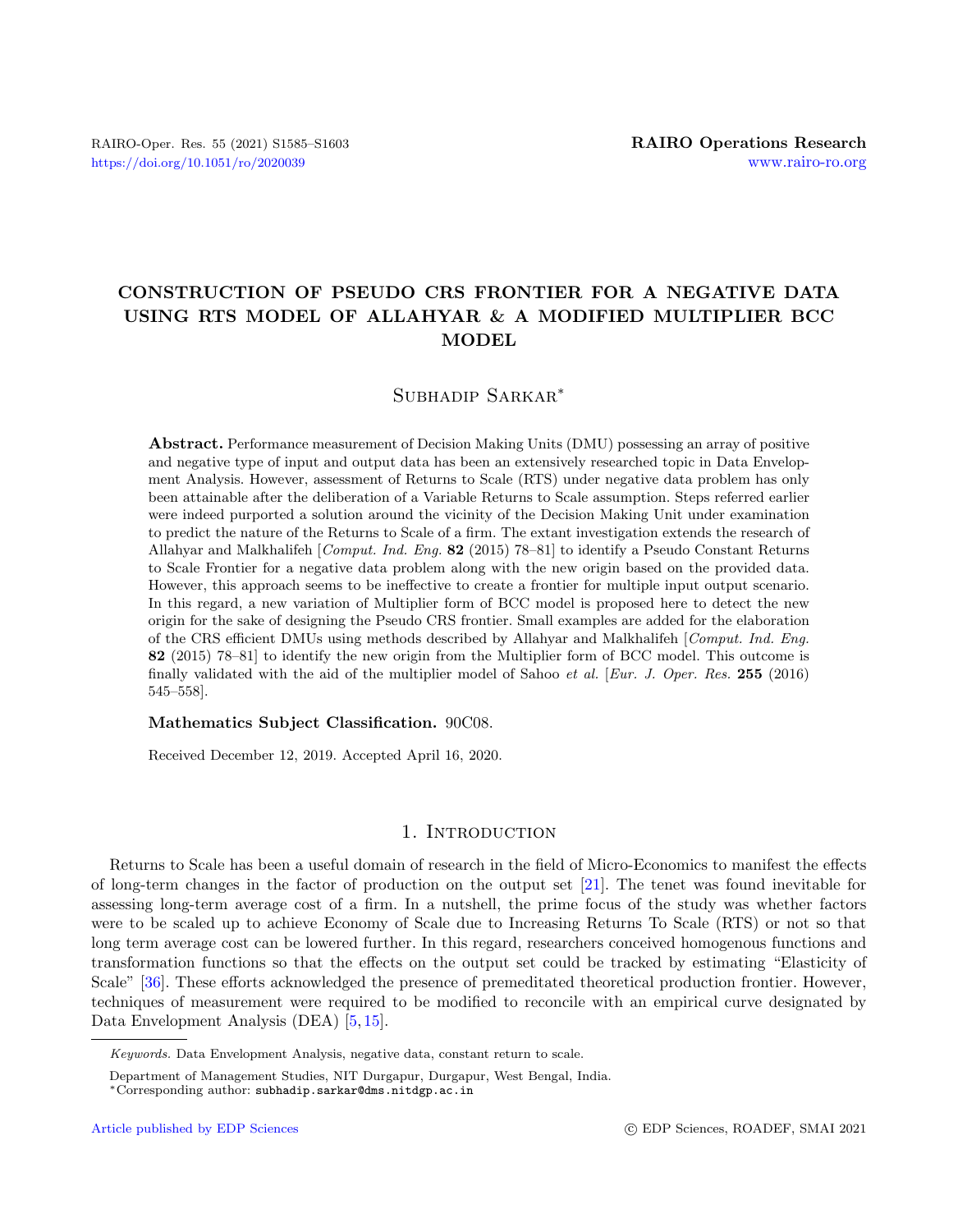#### S1586 S. SARKAR

The journey of Data Envelopment Analysis (DEA) commenced when the performance of students from participating and not participating schools were compared by Charnes et al. [\[9\]](#page-17-3) by means of a data-oriented, linear programming-based, nonparametric approach described earlier by Farrell [\[18\]](#page-17-4). However, until the year of 1989, major theories alluded by Charnes *et al.* [\[9\]](#page-17-3), Banker *et al.* [\[5\]](#page-17-1), Brockett *et al.* [\[6\]](#page-17-5) etc., in the arena of DEA. postulated the use of nonnegative data. Pastor [\[26\]](#page-17-6) was the first who took the initiative for solving a negative data problem. He applied the theorems of "Translation Invariance" (originated by  $[1, 12]$  $[1, 12]$  $[1, 12]$ ) for measuring the performances of 23 bank branches. Moreover, he showed [\[27\]](#page-18-1) that a Relocation of Origin, to another neighbouring point, does not alter the efficient frontier translation invariant DEA formulations. Thrall [\[37\]](#page-18-2) however highlighted the impact of the translation invariant forms on the "optimal dual solutions". Halme et al. [\[19\]](#page-17-9) recommended an interval variable with the subtraction of two ratio scale variables. An extra output (input) was created for each negative input scale (output) variable. Scheel [\[32\]](#page-18-3), [\[13\]](#page-17-10), later on, gave a similar treatment to non-positive input (output). An overview of the negative data problem can be seen in Pastor and Ruiz [\[28\]](#page-18-4) as mentioned by Zhu and Cook in their book.

Although, the model could derive the radial efficiency scores but it failed to reflect the impact in terms of true production frontier. In this context, Emrouznejad and Anouze [\[13\]](#page-17-10) proposed a unique way to measure the semi-oriented radial efficiency score. Any variable with mixed data was expressed in terms of the subtraction of two variables having nonnegative data. However, it could not ensure the Pareto Efficient Solution, but was able to handle a negative part of a variable in a positive format. Matin and Azizi [\[24\]](#page-17-11) presented a two-phase approach based on a modified version of the classical additive DEA model, which was aimed to provide target with nonnegative value for each observed DMU.

Chambers et al. [\[7\]](#page-17-12) explored a relationship among the distance function proposed by Shephard [\[35\]](#page-18-5) and the Benefit function introduced by Luenberger [\[23\]](#page-17-13). These authors were able to express the later one as a directional distance input function for the characterization of a technology in terms of price and input space. In view of handling negative data, the directional distance model, prescribed by Chambers et al. [\[8\]](#page-17-14), was applied by Portela et al. [\[29\]](#page-18-6) for measuring performances of all branches of a Portuguese bank. This highly acclaimed Range Directional Model (RDM) is a unique variation of Relocation Policy. The efficiency of a firm is measured in comparison to the deviation seen from a pre-defined Ideal point (Superior Origin). The research of Cheng et al. [\[11\]](#page-17-15) can be included under the category of Directional Distance Function which was able to achieve similar outputs as obtained from other radial models. The direction vector was kept proportional to the absolute value of the input-output vector of DMU.

Sharp et al. [\[34\]](#page-18-7) introduced a modified slack-based model (MSBM) which was both unit invariant and translation invariant in nature. Negative data problem also had a unique problem of detecting the RTS for a Decision Making Unit under observation. RTS is measurement of increase in output bunch due to a unit increase in the input bunch. This would mean that if the input bunch is doubled then for a constant return to scale the output set also gets increased by two times. However, doubling a negative input along with another positive input do not mean in the same manner. VRS approach has always been widely accepted and acknowledged by researchers as a CRS would lead to contraction or expansion of the activity of any firm [\[17\]](#page-17-16). Portela et al. [\[29\]](#page-18-6) cited an example to display the inherent fallacy of the model. Allahyar and Malkhalifeh [\[2\]](#page-17-17) presented an approach to resolve the issue of RTS. Authors induced the theme of a neighbourhood analysis to observe the changes in the output and input sets. Sahoo et al. [\[31\]](#page-18-8), however, pointed out the inability of the model to explore the CRS efficient DMUs & also the Most Productive Scale Size (MPSS). Authors proposed an alternative non-radial model to eradicate these problems. During 2016, Inverse DEA was proposed by Amin and Muharram [\[3\]](#page-17-18) to rectify the problems of negative data in the domain of mergers by two or more firms.

Erstwhile Super Efficiency models were incapable of dealing with negative data which could even discriminate firms which scored 100% efficiency scores. Lin and Chen [\[22\]](#page-17-19) developed a new radial super-efficiency model which could involve both negative and positive values of input-output variables. "It successfully addresses the infeasibility issue of both the conventional radial super-efficiency DEA model and the Nerlove–Luenberger super-efficiency DEA model under the assumption of variable returns to scale." On the other hand, Wei et al. [\[38\]](#page-18-9)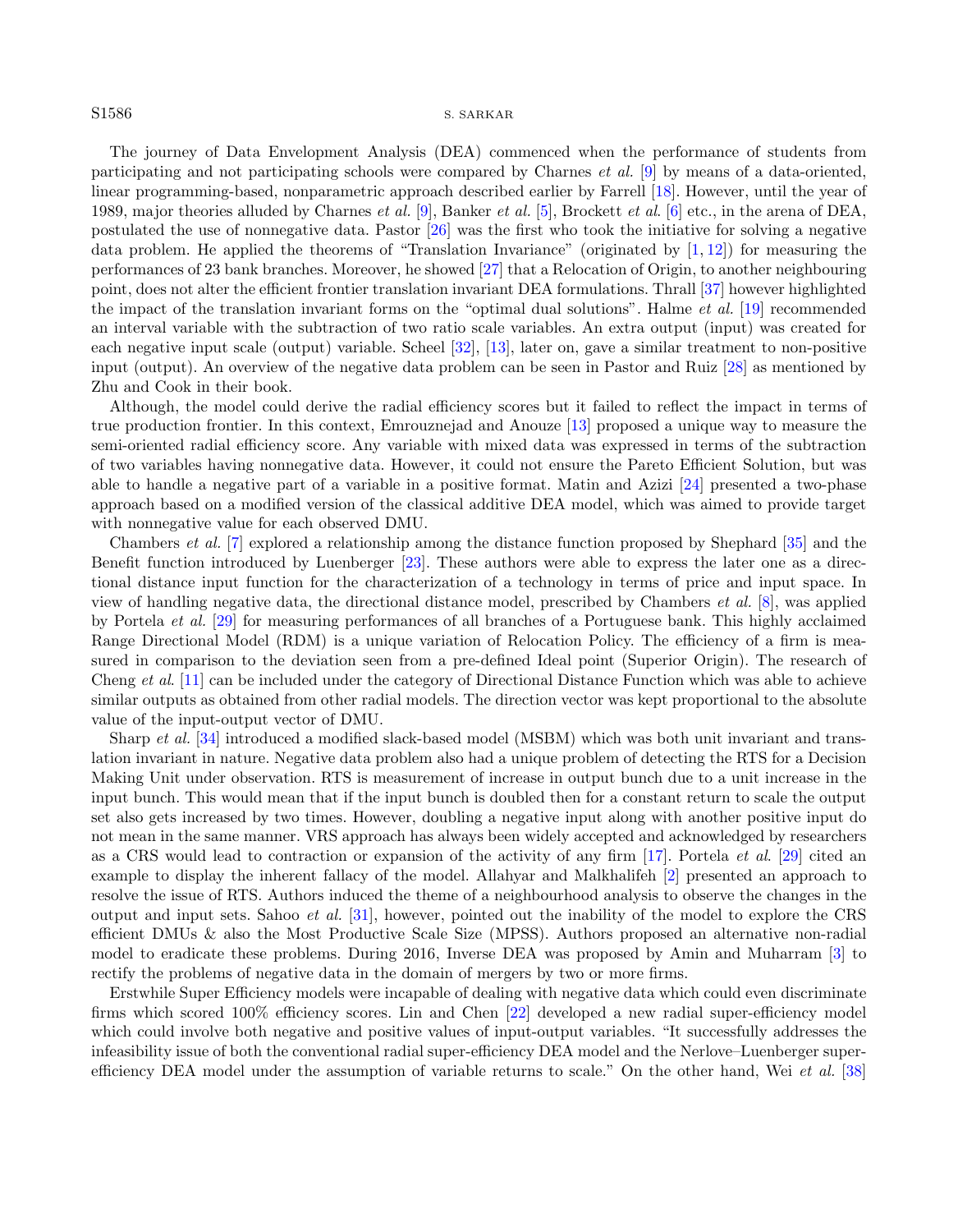proposed a new modified slacks-based method had the properties of unit invariance and translation invariance, and it can give targets for inefficient DMUs to guide them to achieve full efficiency.

The brief of this contemporary research hovers around two points. One group (such as  $[27, 29]$  $[27, 29]$  $[27, 29]$ ) favoured the relocation of origin and permits the transformation of the data set to allow the application of regular methods. Some even stayed with the same origin and proposed models to obtain VRS efficient DMUs. However, no one even patronized the possibility of CRS. The extant tenet is clarifying the existence of Pseudo CRS which may either be commencing from the true origin or a relocated one prescribed by the model itself (truly supported by [\[2\]](#page-17-17)). In brief, an operation of a firm can be expanded or contracted in a proportional manner may be from the origin or a relocated origin.

The entire research is aimed to motivate the search of a new origin which would not only assist in transforming the negative data into positive but also would discriminate the CRS efficient DMUs from the VRS efficient ones. A successful search would produce three major benefits in the following domains:

- Determination of a new origin which is suitable for orienting a CRS frontier.
- Computation of scale effects in case of a negative data problem.
- To verify the Most Productive Scale Size (as mentioned by [\[31\]](#page-18-8)).
- Productivity analysis (using Malmquist Index) during a negative data problem.
- Advanced search procedures for Generalised Directional Distance Function to handle negative data without incorporating the constraint of Variable Return to Scale.

The structure of the research is as follows. Section [2](#page-2-0) is introduced for the sake of detailing the concept of CRS and the reason for development of the RTS model prescribed by Allahyar and Malkhalifeh [\[2\]](#page-17-17). Section [3](#page-3-0) delineates the way to find the slope of the CRS frontier along with the new origin while extending the RTS model. Section [4](#page-7-0) is included for the criticism of this approach for solving a multi-input-output problem and to incorporate a new variation of Multiplier BCC model to resolve the issue. Sections [5](#page-10-0) and [6](#page-17-20) are added to provide a series of examples and concluding remarks in favour of the prescribed model.

# 2. Problem statement

<span id="page-2-0"></span>The mathematical expressions to affirm a Constant RTS for a Production Possible Set T (convex in nature) are mentioned below. Any feasible unit (member of  $T$ ) which consumes a desirable input x to produce a desirable output y, can be defined as follows:  $T = \{(x, y) : x \text{ can produce } y\}$  where  $x \in R_v^+, y \in R_m^+$ .

Few essential assumptions are adopted for ensuring CRS membership within the set T.

- If there is an activity  $(x_0, y_0)$  such that,  $(x_0, y_0) \in T$ , then any activity  $(kx_0, ky_0)$  will also be an element of T (for  $k > 0$ ).
- If there is an activity  $(x_0, y_0)$  such that,  $(x_0, y_0) \in T$ , then any activity  $(x_0, y)$  will also be an element of T due to free disposability of outputs  $(y \leq y_0)$ .
- If there is an activity  $(x_0, y_0)$  such that,  $(x_0, y_0) \in T$ , then any activity  $(x, y_0)$  will also be an element of T due to free disposability of inputs  $(x \ge x_0)$ .

The vector  $(x_0, y_0)$  will be granted as a superior combination than  $(x_0, y)$  or  $(x, y_0)$ . But, the first condition gets violated if the input (output) vector contains at least one negative variable. The application of CRS on the presence of negative data has been denied by many authors. Portela et al. [\[29\]](#page-18-6) typically insinuated the reason of failure with a small example added in the Section [2.](#page-2-0) Authors expounded the inability of the radial direction for DMU 3 to predict an appropriate peer (Fig. [1](#page-3-1) (reiterated from [\[29\]](#page-18-6))). The crisis was due to the failure of the radial vector passing through DMU 3 to point out an ambiguous peer which was superior in terms of the positive output & inferior in terms of the other.

The entire episode led to two major questions:

– Allahyar and Malkhalifeh [\[2\]](#page-17-17) accepted a small change in the input or output vector to confirm the RTS of a firm. Can there be any existence of CRS efficient DMUs when the RTS is admitting the presence of CRS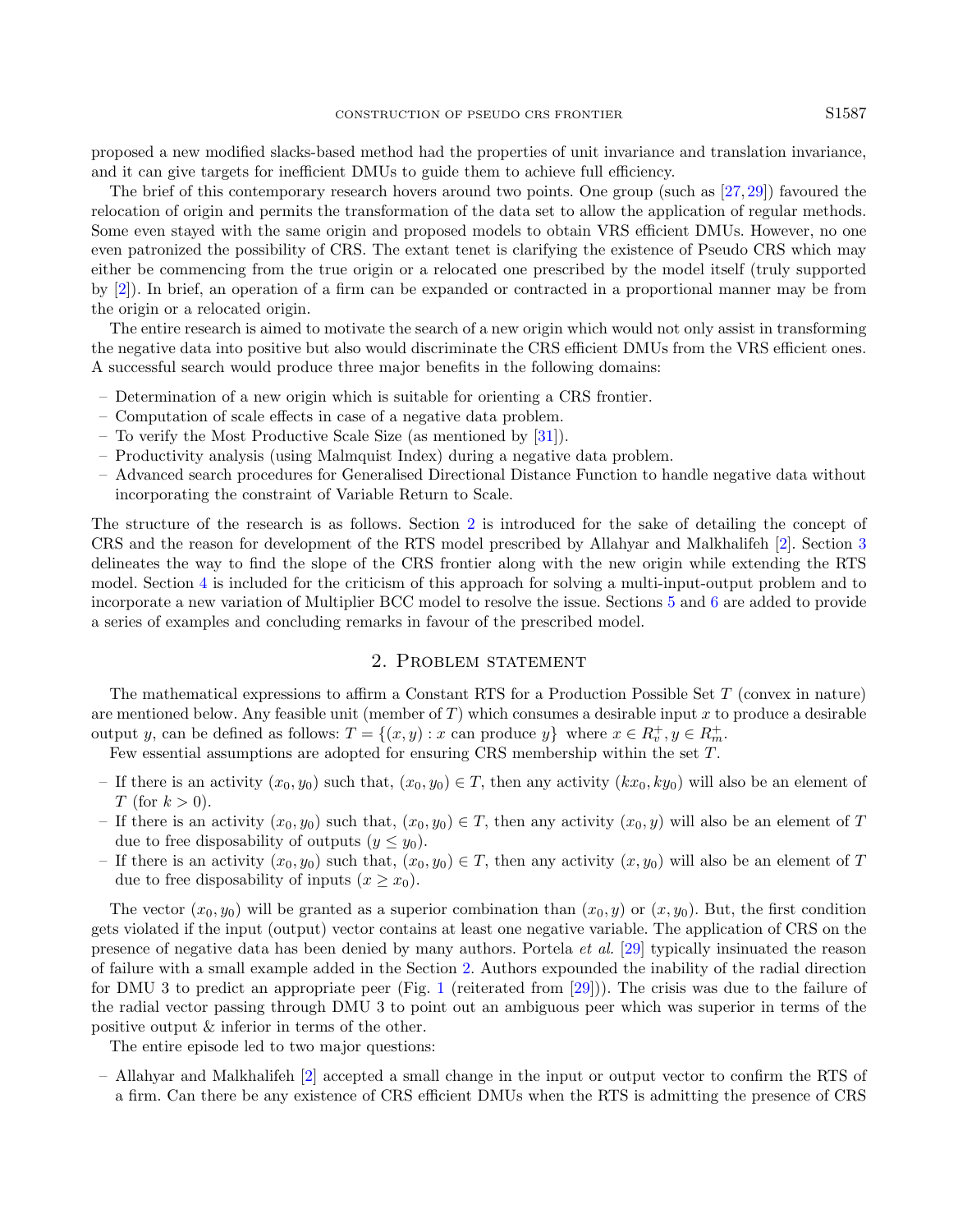S1588 S. SARKAR

<span id="page-3-1"></span>

FIGURE 1. Absence of CRS frontier for negative data.

after the neighbourhood analysis? Because, this will lay the foundation of building a CRS frontier. So, is it possible to establish these facts using envelopment or a multiplier model?

<span id="page-3-0"></span>– Secondly, is it possible to obtain an unambiguous origin which would favour the CRS from it?

# 3. Allahyar's model & construction of Pseudo CRS frontier

The tenets of Allahyar and Malkhalifeh [\[2\]](#page-17-17) for detecting the return to scale for a negative data problem to deal with the investigation around the strongly efficient VRS based DMUs while employing the subsequent models.

<span id="page-3-3"></span><span id="page-3-2"></span>

| Right side of production frontier                                          | Left side of production frontier                                         |
|----------------------------------------------------------------------------|--------------------------------------------------------------------------|
| Max $Z = \theta_0$                                                         | Max $Z = \theta_0$                                                       |
| $\mathbf{c}$                                                               | C.                                                                       |
| $\sum \lambda_i x_{ij} \leq x_{oj} + \delta  x_{oj} , \quad \forall j$     | $\sum \lambda_i x_{ij} \leq x_{oj} - \theta_0  x_{oj} , \quad \forall j$ |
| $i=1$                                                                      | $i=1$                                                                    |
| $\sum \lambda_i y_{ik} \geq y_{ok} + \theta_0  y_{ok} , \quad \forall k$   | $\sum \lambda_i y_{ik} \geq y_{ok} - \delta  y_{ok} , \quad \forall k$   |
| $i=1$                                                                      | $i=1$                                                                    |
| $\mathfrak{c}$<br>$\sum \lambda_k = 1$                                     | $\sum \lambda_k = 1$                                                     |
| $k=1$                                                                      | $k=1$                                                                    |
| $y_{ik} \in R^{\pm}, \quad x_{ij} \in R^{\pm}, \quad \theta_0 \in R^{\pm}$ | $y_{ik} \in R^{\pm}$ , $x_{ij} \in R^{\pm}$ , $\theta_0 \in R^{\pm}$     |
| (3.1)                                                                      | (3.2)                                                                    |

Based on the optimal scores of  $\theta_0$  and the predefined value of  $\delta$  the status of a DMU is decided. The modus operandi of the model (dealing with a negative input  $\&$  a positive output) is briefly explained in Figures [2a](#page-4-0) and [2b](#page-4-0). A firm would be categorised as Efficient under CRS when any of the following cases occur:

- If the left side of the DMU follows IRS and subsequently adopts DRS on the Right hand side. Here, IRS implies that if the input is increased by a certain rate then the output will increase at a higher rate. On the contrary, DRS is realised if the output is reduced by a certain rate then the input will decrease at a lower rate.
- If anyone side of the DMU follows CRS (when the rate of increase or decrease will transpire equally for both input & output).

The second condition provides a clear picture of the origin as the entire facet depicts the linear equation of CRS frontier. However, the first case does not offer any clear message about the location of the origin. It could be within any two intersecting points obtained from the extension of the lines AB and AC with input axis. In order to obtain the new origin the principle of Allahyar and Malkhalifeh [\[2\]](#page-17-17) is adopted. A CRS efficient DMU can only be created outside the boundary spanned by VRS by increasing input and output at an equal rate.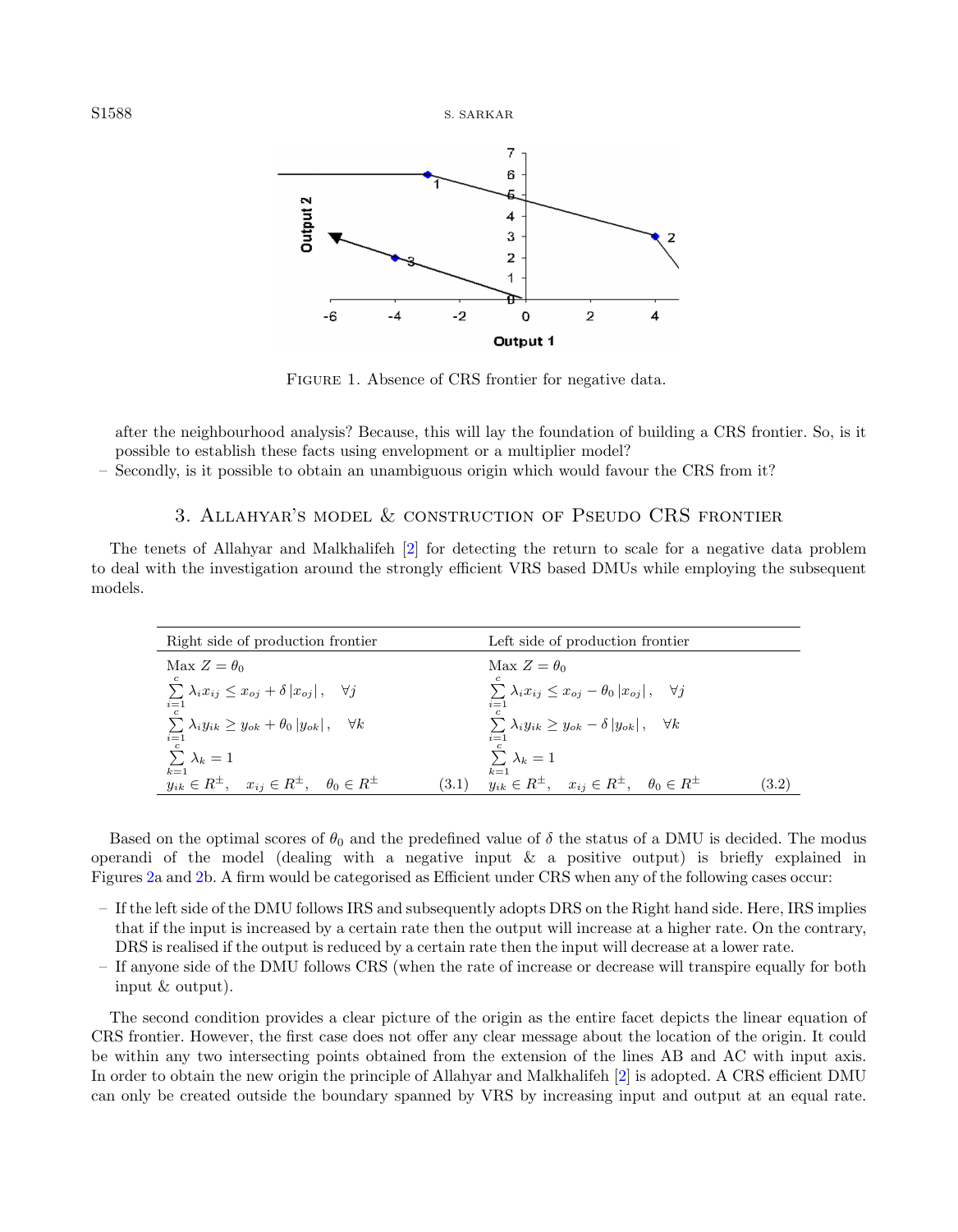<span id="page-4-0"></span>

Figure 2. (a) CRS due to IRS & DRS. (b) CRS due to IRS & CRS.

The line joining the current DMU and the new point will have a positive slope and will certainly intersect the abscissa to create a new origin.

The traditional concept of CRS is elaborated on the basis of an equality while allowing strictly positive values for both input  $(x)$  & output  $(y)$ :

$$
\frac{\mathrm{d}x}{x} = \frac{\mathrm{d}y}{y} = \omega.
$$

This equation iterates the necessary & sufficient condition of having a CRS technology in existence. Here, the rate of % change (rise or fall) of the input should be same as % change of the output. The solution of this differential equation leads to a linear equation  $y = mx$  (where m is the slope of the straight line). The solution itself characterises the production frontier. However, the scenario gets changed if any one of them is converted to negative. The resulting solution,  $y = m|x|$  for  $m, y > 0$ , in such a scenario would reflect a connectivity among a desirable output and an undesirable input. Hence, a production frontier (which is concave in nature) is expected to contain a point which would satisfy the condition as mentioned as

$$
\left[\frac{dy}{dx}\right]_{x=x_0} = \left[\frac{y}{|x|}\right]_{x=x_0} \quad \text{for} \quad x < 0 \text{ \& } y > 0.
$$

The model suggested by Allahyar and Malkhalifeh [\[2\]](#page-17-17) was aligned as per following rule to eradicate this crisis owing to a negative data. To deal with the left hand side problem,  $\omega$  is held as a constant for the output set. On the other hand, it is kept fixed for the right hand side problem.

$$
\frac{\mathrm{d}x}{|x|} = \frac{\mathrm{d}y}{|y|} = \omega \quad \text{or} \quad \frac{\mathrm{d}y}{\mathrm{d}x} = \frac{|y|}{|x|}.
$$

## 3.1. Determination of slope of the Pseudo CRS frontier

Under a single input-output problem, a VRS efficient DMU-O can have four input output combinations such as  $(x_{ij}, y_{ik} \in R^+), (x_{ij}, y_{ik} \in R^-), (x_{ij} \in R^-, y_{ik} \in R^+)$  and  $(x_{ij} \in R^+, y_{ik} \in R^-)$ . Considering the third type of the sign restriction on the model of Allahyar and Malkhalifeh [\[2\]](#page-17-17) leads to two subsequent forms.

Two mathematical forms emerge as a mere reorientation of the terms is made on [\(3.1\)](#page-3-2) and [\(3.2\)](#page-3-3). These models are truly representatives of a Decreasing RTS problem.

Hence, the choice of the positive value of δ will make the transition of both problems from VRS towards a DRS. It is quite easy to comprehend the similarities among the models referred in [\(3.3\)](#page-5-0) to [\(3.6\)](#page-5-1). For an infinitely small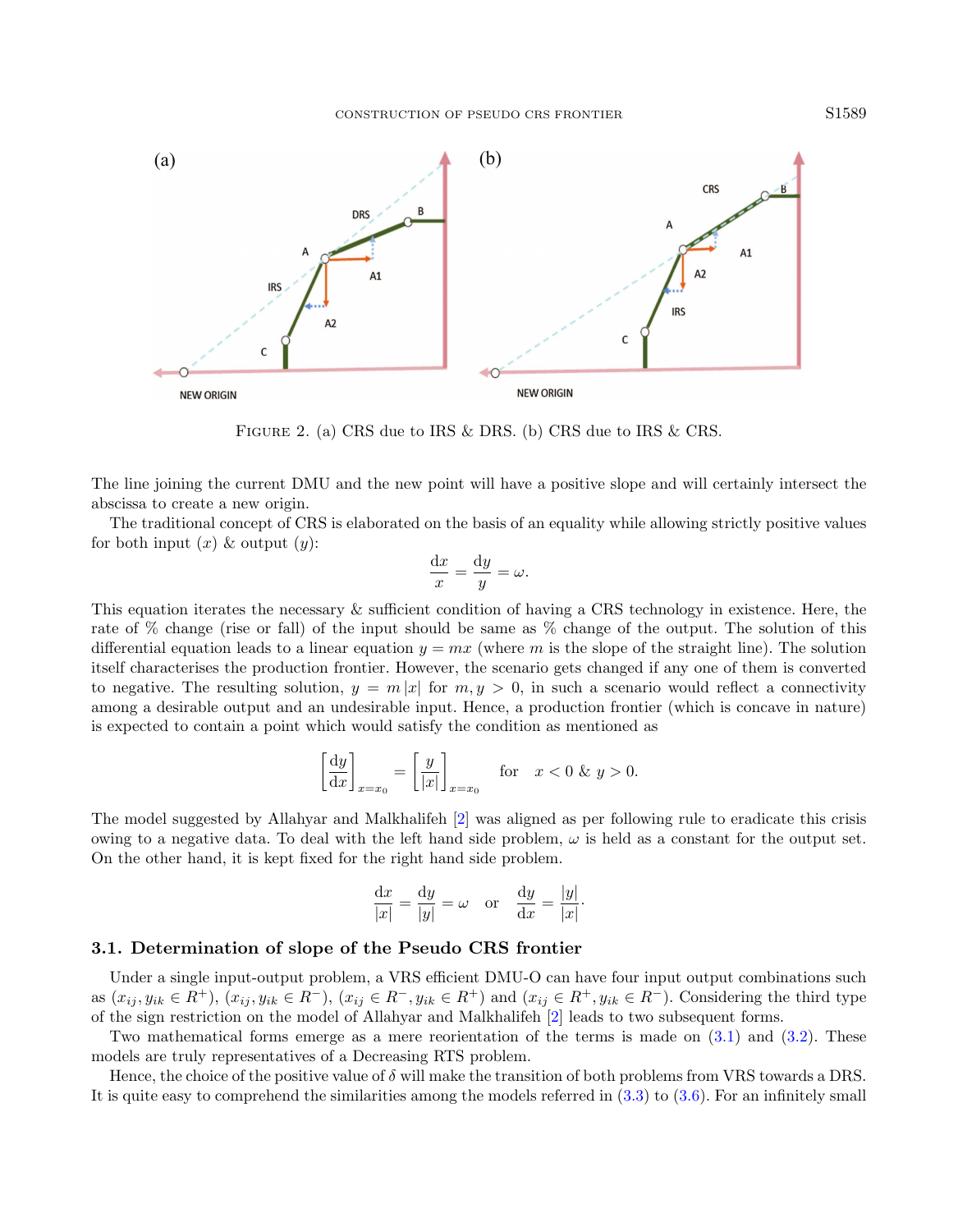<span id="page-5-0"></span>

| Right side of production frontier                                                                                                                                                                                                                                                                                                                                                                                                                       | Left side of production frontier                                                    |
|---------------------------------------------------------------------------------------------------------------------------------------------------------------------------------------------------------------------------------------------------------------------------------------------------------------------------------------------------------------------------------------------------------------------------------------------------------|-------------------------------------------------------------------------------------|
| Max $Z = \theta_0$                                                                                                                                                                                                                                                                                                                                                                                                                                      | Max $Z = \theta_0$                                                                  |
| $\sum_{i=1}^{n} \lambda_i x_{ij} \leq x_{oj} + \delta  x_{oj} , \quad j=1$<br>$i = 1$                                                                                                                                                                                                                                                                                                                                                                   | $\sum_{i} \lambda_i x_{ij} \leq x_{oj} - \theta_0  x_{oj} , \quad j = 1$<br>$i=1$   |
| $\sum \lambda_i y_{ik} \geq y_{ok} + \theta_0  y_{ok} , \quad k=1$<br>$i = 1$                                                                                                                                                                                                                                                                                                                                                                           | $\sum \lambda_i y_{ik} \geq y_{ok} - \delta  y_{ok} $ , $k = 1$                     |
| $\sum \lambda_i = 1$<br>$i=1$                                                                                                                                                                                                                                                                                                                                                                                                                           | $\sum \lambda_i = 1$                                                                |
| $y_{ik} \in R^{\pm}$ , $x_{ij} \in R^{\pm}$ , $\theta_0 \in R^{\pm}$<br>(3.3)                                                                                                                                                                                                                                                                                                                                                                           | $y_{ik} \in R^{\pm}, \quad x_{ij} \in R^{\pm}, \quad \theta_0 \in R^{\pm}$<br>(3.4) |
|                                                                                                                                                                                                                                                                                                                                                                                                                                                         |                                                                                     |
| Right side of production frontier                                                                                                                                                                                                                                                                                                                                                                                                                       | Left side of production frontier                                                    |
| Max $Z = \theta_0$                                                                                                                                                                                                                                                                                                                                                                                                                                      | Max $Z = \theta_0$                                                                  |
| $\sum \lambda'_i x_{ij} \leq x_{oj}, \quad j=1$                                                                                                                                                                                                                                                                                                                                                                                                         | $\sum \lambda'_i x_{ij} \leq x_{oj} (1 + \theta_0 + \delta), \quad j = 1$           |
| $\sum \lambda'_i y_{ik} \geq y_{ok} (1 + \theta_0 + \delta), \quad k = 1$<br>$i=1$                                                                                                                                                                                                                                                                                                                                                                      | $\sum \lambda'_i y_{ik} \geq y_{ok}, \quad k=1$                                     |
| $\sum_{i=1}^{i=1} \lambda'_i = 1 + \delta, \quad \exists \lambda'_i = \begin{cases} \lambda_0 + \delta & i = 0 \\ \lambda_i & i \neq 0 \end{cases}$<br>$y_{ik} \in R^+, \quad x_{ij} \in R^-, \quad \theta_0 \in R^{\pm}$<br>$\begin{cases} \lambda_0 + \delta & i = 0 \\ \lambda_i & i \neq 0 \end{cases}$<br>$y_{ik} \in R^+, \quad x_{ij} \in R^-, \quad \theta_0 \in R^{\pm}$<br>$y_{ik} \in R^+, \quad x_{ij} \in R^-, \quad \theta_0 \in R^{\pm}$ |                                                                                     |
|                                                                                                                                                                                                                                                                                                                                                                                                                                                         | (3.6)                                                                               |

value of  $\delta$  both would converge into radial models for measuring inefficiency scores. However, in terms of locating an optimal solution in the space, there is a remarkable difference. The former models recognise solutions within the space defined by the VRS whereas the later models yield solutions laying beyond it. The space defined by VRS is a subset of a space defined by CRS. At the limiting stage the optimal solutions of the second set of models seem to be approaching towards CRS space. This phenomenon is utilised for orienting the CRS frontier.

Let, two optimal solutions obtained from the above two models are referred as  $\theta_{0i}^*(\delta)$  and  $\theta_{0o}^*(\delta)$ . Eventually, it will result a pair of peers denoted as follows:

<span id="page-5-1"></span>
$$
(x_o, y_o(1 + \theta_{0o}^*(\delta) + \delta))
$$
 and  $(x_o(1 + \theta_{0i}^*(\delta) + \delta), y_o)$ .

These two points will certainly be useful to detect the slope of the CRS. Hence, the slope of the CRS frontier will be computed as follows:

$$
S = \frac{(y_o(1 + \theta_{0o}^*(\delta) + \delta) - y_o)}{(x_o - x_o(1 + \theta_{0i}^*(\delta) + \delta))} = \left(\frac{y_o}{|x_o|}\right) \left(\frac{\theta_{0o}^*(\delta) + \delta}{\theta_{0i}^*(\delta) + \delta}\right).
$$

However, according to Allahyar and Malkhalifeh [\[2\]](#page-17-17) any CRS efficient DMU can only remain efficient if the equality of  $\theta_{0o}^* (\delta) = \theta_{0i}^* (\delta) = \delta$  exists. Hence, it can be ensured that any CRS efficient DMU would possess a slope equivalent to  $S = \left(\frac{y_o}{|x_o|}\right)$ . In other words, once the CRS efficient point is located then utilising S the intercept on x axis can also be located. This new point can be conceived as a representative of the new origin for the negative input. In this case, the coordinate of this new origin will be  $(2x_o, 0)$ . However, according to this model a CRS frontier is unable to contain two or more DMUs on it. The following theorem is referred to ensure this proposition.

**Theorem 3.1.** Under a single negative input  $\mathcal{C}$  positive output scenario a single CRS Efficient Solution can only exist.

Proof. Let there be at least two CRS efficient DMUs (say, tth and uth) situated on the production frontier. As a result, the slopes obtained owing to these points will be  $S_t = \left(\frac{y_t}{|x_t|}\right)$  and  $S_u = \left(\frac{y_u}{|x_u|}\right)$ . Moreover, these slopes will be equivalent to each other  $(S_t = S_u)$ .

$$
\left(\frac{y_t}{|x_t|}\right) = \left(\frac{y_u}{|x_u|}\right).
$$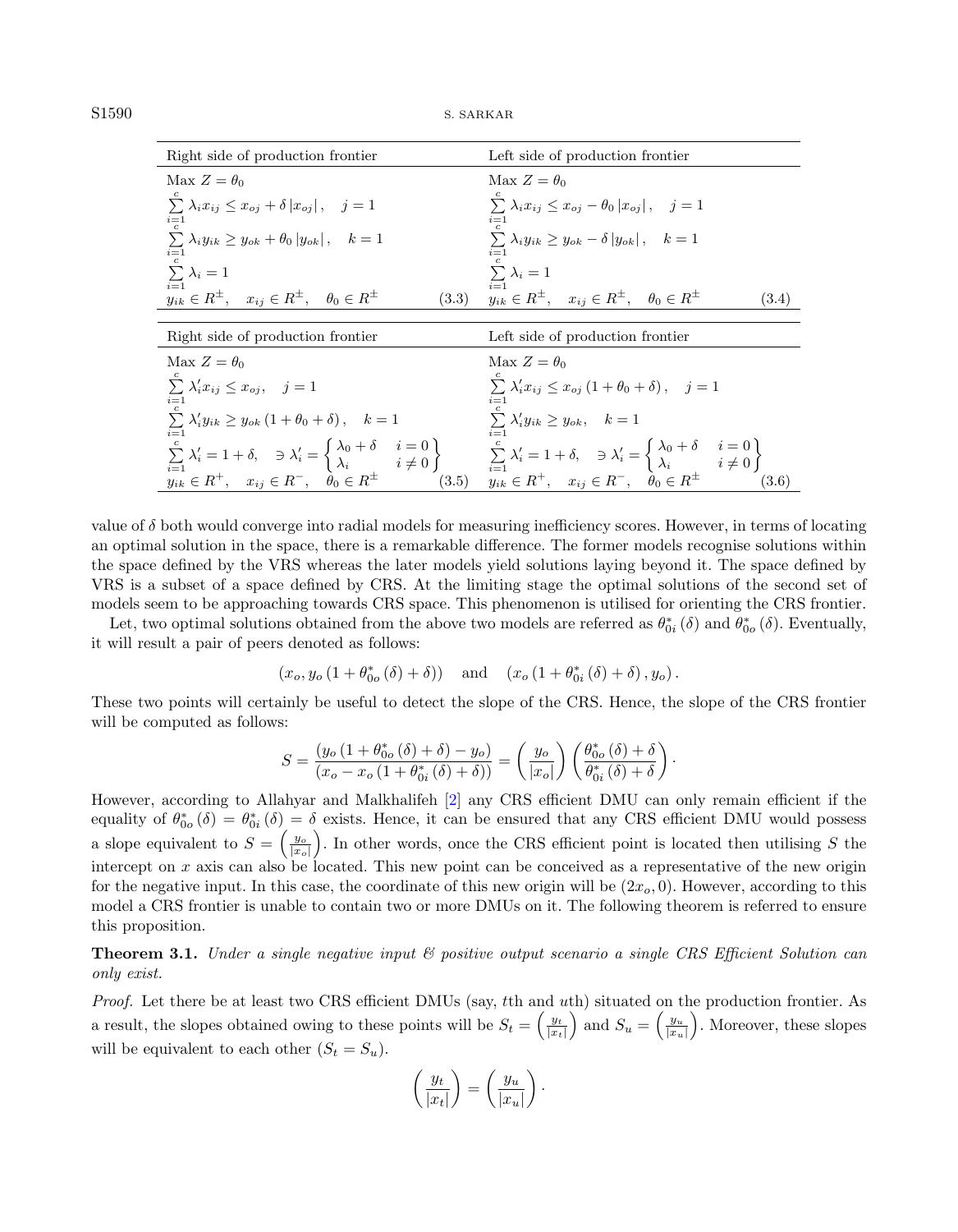Since, both units are different from each other, so, it is assumed that the input output vectors are not identical to each other. In this regard, two inequalities such as  $x_t < x_s$  and  $y_t < y_s$  are considered here. But, it these relationships also approve that  $|x_t| > |x_s|$  and  $y_t < y_s$  which consequently, affirms an inequality proposition shown as  $\left(\frac{y_t}{|x_t|} < \frac{y_s}{|x_s|}\right)$ . Hence, such slopes can only ensure the presence of one and only one CRS efficient DMU.

Similarly, forth condition will present a slope  $S = \left(\frac{|y_o|}{r_o}\right)$  $\left(\frac{y_o}{x_o}\right)$  along with a new origin located at  $(0, 2y_o)$ . On the other hand, the first and second conditions give rise to slopes of  $S = \left(\frac{y_o}{x_o}\right)$  and  $S = \left(\frac{|y_o|}{|x_o|}\right)$  $\frac{|y_o|}{|x_o|}$  while having the origin situated at  $(0, 0)$ .

# 3.2. Derivation of the CRS frontier

It can therefore be convincingly claimed that the same CRS efficient DMUs will be reinstate if the data is properly transformed based on the specified origins. Thus, the extended research simply aims to apply a Pseudo CRS framework by relocating the origin. In this context, a theorem is added below to approve the equivalence between the outcome of a Pseudo CRS model and the model proposed by Allahyar and Malkhalifeh [\[2\]](#page-17-17).

Theorem 3.2. In a DEA problem with single input (negative type) and output (positive data) the DMU displaying CRS will remain as a CRS efficient DMU after the relocation of the origin in a stipulated manner.

*Proof.* Let the origin be shifted from  $(0, 0)$  to  $(a, 0)$  such that the quantity  $(x_{ij} + a)$  always remain as strictly positive for all values of i. Hence, adoption of the input oriented CRS model for any DMU O will subsequently measure its efficiency score among the other rivals.

$$
\begin{aligned}\n\text{Min} &= \theta \\
\sum_{i=1}^{c} \lambda_i \left( x_{ij} + a \right) \le \theta \left( x_{oj} + a \right), \quad j = 1 \\
\sum_{i=1}^{c} \lambda_i y_{ik} &\ge y_{ok}, \quad k = 1 \\
y_{ik} &\in R^+, \quad x_{ij} \in R^-. \n\end{aligned}
$$

Now, replacing  $\lambda_k$  by  $\lambda'_k$  while defining  $\lambda'_k = \begin{cases} \lambda_i & i \neq 0 \\ \lambda_o - \delta & i = 0 \end{cases}$ , the following set of constraints are obtained.

$$
\begin{aligned} \text{Min} &= \theta\\ \sum_{i=1}^{c} \lambda'_i x_{ij} \le x_{oj} - \delta x_{oj} - x_{oj} + \theta \left( x_{oj} + a \right) - a \sum_{i=1}^{c} \lambda_i, \\ \sum_{i=1}^{c} \lambda'_i y_{ik} \ge y_{ok} - \delta \left| y_{ok} \right|, \quad \text{as} \quad |y_{ok}| = y_{ok}. \end{aligned}
$$

A mere rearrangement of these terms will consequently lead to the following optimization problem:

Min 
$$
W = \theta
$$
  
\n
$$
\sum_{i=1}^{c} \lambda'_i x_{ij} \leq x_{oj} - \beta |x_{oj}|,
$$
\n
$$
\sum_{i=1}^{c} \lambda'_i y_{ik} \geq y_{ok} - \delta |y_{ok}|,
$$
\n
$$
\beta = \left[ (u - 1) (1 + \delta - \theta) + u \left( \sum_{i=1}^{c} \lambda'_i - 1 \right) \right].
$$

 $a = u |x_{oj}|$  such that  $u > 1$  (as shown in the previous section).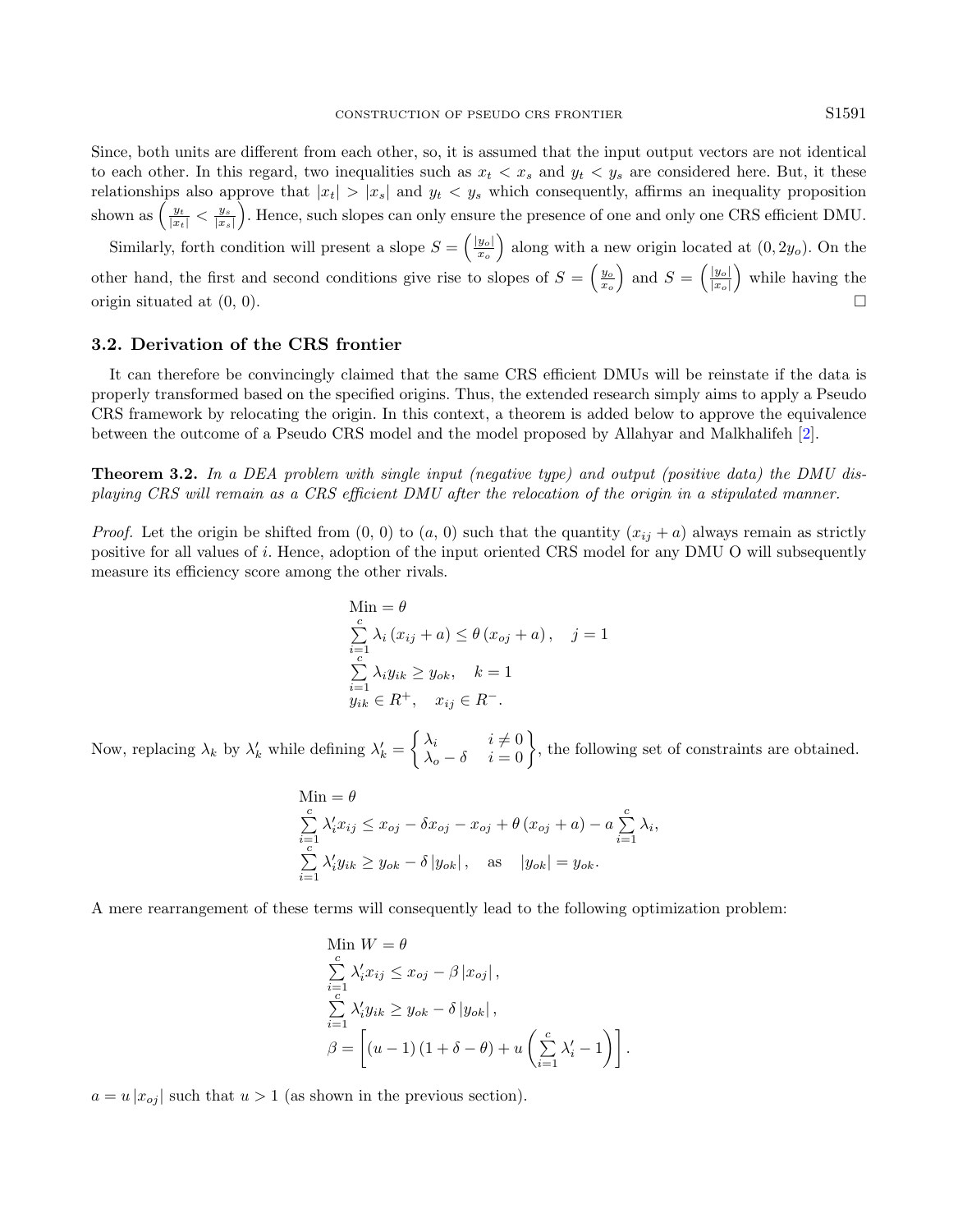S1592 S. SARKAR

The model has an alternative expression akin to the one origated by Allahyar and Malkhalifeh [\[2\]](#page-17-17).

$$
\begin{array}{l}\n\text{Max } Z = \beta - ut \\
\sum_{i=1}^{c} \lambda'_i x_{ij} \leq x_{oj} - \beta |x_{oj}|, \\
\sum_{i=1}^{c} \lambda'_i y_{ik} \geq y_{ok} - \delta |y_{ok}|, \\
\beta = (u - 1) (1 + \delta - \theta) + ut, \quad \text{as} \quad u > 1, \\
t = \sum_{i=1}^{c} \lambda'_i - 1.\n\end{array}
$$

The optimal solution of this problem will certainly squeeze the value of t to zero to offer a relationship of  $\theta = (1 + \delta) - \frac{\beta^*}{(u-1)}$ . If the same DMU exhibits the property of a strongly efficient member in the above mentioned CRS model, then the corresponding efficiency score will be  $\theta^* = 1$ . But, at this point the condition of  $u = 2$  should emerge from the above section to justify the equivalence of  $\delta = \beta^*$ . It literally approves the existence of CRS on the left side of the frontier (second model shown above) (originated by [\[2\]](#page-17-17))  $\delta = \beta^*$ . Similar ways will also lead to the existence of CRS on the right side as well. Hence, it is concluded that a CRS efficient DMU obtained from the transformed data will certainly exhibits the CRS condition delineated by Allahyar and Malkhalifeh [\[2\]](#page-17-17).

#### 3.3. Problem with the method for detecting CRS efficient DMU

This process of identification ceases to work when a multiple input output negative data problem is assumed. The existence of a number of CRS efficient DMUs will certainly prevent the selection of the justified slope which would be utilised to explore the new origin. In this regard, a new variation of BCC multiplier model is proposed to serve the purpose. Most importantly, this framework ceases to support when a VRS efficient DMU possesses a zero value in either input or output. However, it can be rectified by replacing the zero value with a very small unit of positive value.

# 4. Multiplier models for negative data

<span id="page-7-0"></span>This segment is keen to demonstrate a generalised multiplier model to allow any type of multi-input & output data. Bearing in mind to the previously stated proofs and facts, five combinations such as strictly positive inputs and outputs, strictly negative inputs and outputs, strictly positive inputs and mixed outputs and mixed inputs and strictly positive outputs, are created. A mixed variable can attain positive, negative or zero values. Each of these varieties is needed to be furnished with their own specific models.

Case 1. Multiplier Model for strictly positive inputs and outputs.

The linear equation,  $ax = cy$  is used to create the production frontier for a single input  $(x)$  output  $(y)$  problem. Pursuing the same principle the model will give rise to original Multiplier Model of DEA originated by CCR.

Case 2. Multiplier Model for strictly negative inputs and outputs.

In this case, the production frontier is defined by the linear equation,  $ax + b_1 = cy + b_2$ , where  $a, c, b_1, b_2 > 0$ . The original Multiplier Model of DEA originated by CCR will be enough for determining efficiency scores and Pseudo CRS frontier.

Case 3. Multiplier Model for strictly positive inputs and mixed outputs.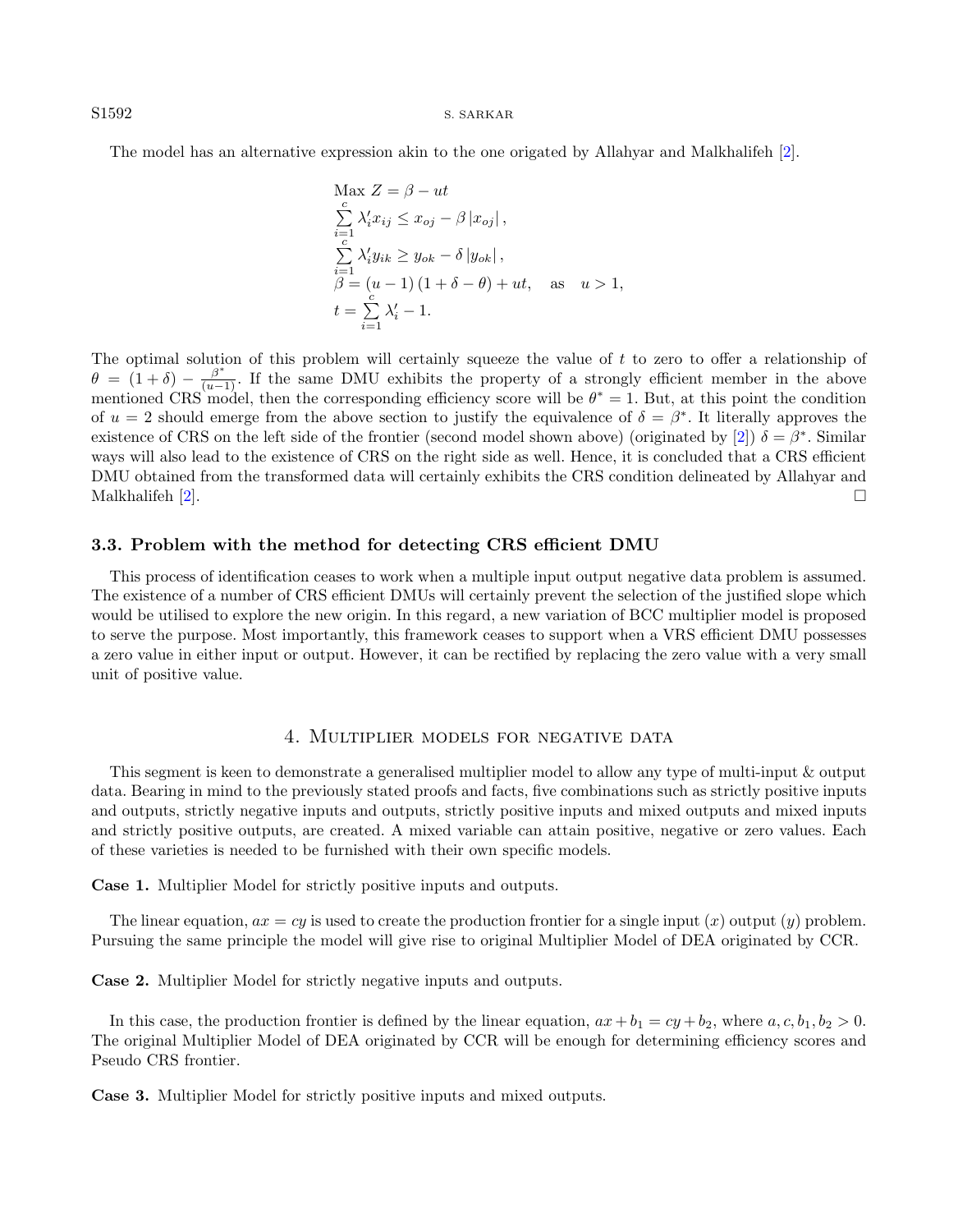Conceiving the single input output scenario, the frontier will certainly change its intercept.

<span id="page-8-0"></span>
$$
\begin{aligned}\n\text{Max } Z &= \sum_{i=1}^{n_o} c_i y_{io} + b \\
\overline{\sum_{i=1}^{n_o} c_i y_{ij} + b} &\leq \sum_{i=1}^{n_i} a_i x_{ij} \\
\sum_{i=1}^{n_i} a_i x_{io} &= 1 \\
\sum_{i=1}^{n_o} c_i y_{ij} + b &\geq 0 \\
y_{ij} &\in R^-, \quad x_{ik} \in R^+ \\
a_i, c_i, b \geq 0, \quad i = 1, 2, \dots, n_D, \quad k = 1, 2, \dots, n_o, \quad j = 1, 2, \dots, n_i.\n\end{aligned} \tag{4.1}
$$

The frontier will pursue a linear equation demonstrated as  $ax = cy + b$ , where  $a, c > 0$  and b to be an unrestricted parameter. Hence, the final model in this case is given in the model [\(4.1\)](#page-8-0).

Case 4. Multiplier Model for mixed inputs and strictly positive outputs.

In this scenario, model [\(4.2\)](#page-8-1) mentioned above will be very effective.

<span id="page-8-1"></span>
$$
\begin{aligned}\n\text{Max } Z &= \sum_{i=1}^{n_o} c_i y_{io} \\
\frac{\sum_{i=1}^{n_o} c_i y_{ij} \le \sum_{i=1}^{n_i} a_i x_{ij} + b}{\sum_{i=1}^{n_i} a_i x_{io} + b = 1 \text{ such that } b \ge 1 + \Delta \& \Delta \approx 0 \\
\sum_{i=1}^{n_i} a_i x_{ij} + b \ge 0 \\
y_{ij} \in R^+, \quad x_{ik} \in R^- \\
a_i, c_i, b \ge 0, \quad i = 1, 2, \dots, n_D, \quad k = 1, 2, \dots, n_o, \quad j = 1, 2, \dots, n_i.\n\end{aligned} \tag{4.2}
$$

Case 5. Multiplier Model for mixed inputs and outputs.

In case of a mixed multi-input output problem, a CRS efficient DMU may possess any type of input output vector. In this regard, two nonnegative variables say,  $b_1$  and  $b_2$  are addressed in the model.  $b_1$  may be equivalent to  $b_2$  or may not be. These variables will be the determinants for locating the new origin for the given problem.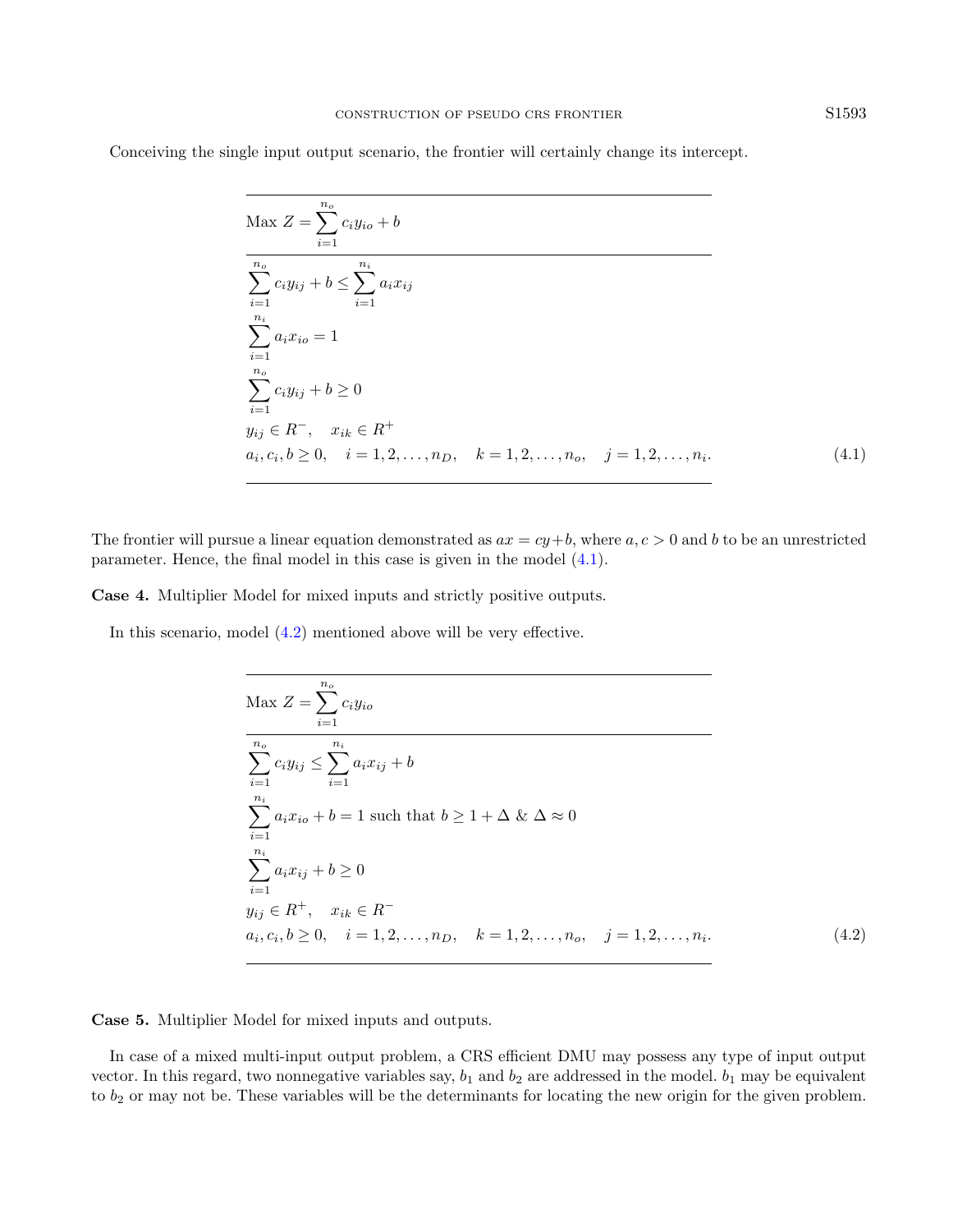#### S1594 S. SARKAR

However, it has to be kept in mind that for the sake of declaring a DMU as CRS efficient one has to utilise the method proposed by Allahyar and Malkhalifeh [\[2\]](#page-17-17). The search of the origin will be followed once the detection is over.

<span id="page-9-0"></span>
$$
\begin{aligned}\n\text{Max } Z &= \sum_{i=1}^{n_o} c_i y_{io} + b_2 \\
\frac{n_o}{\sum_{i=1}^{n_o} c_i y_{ij} + b_2} &\leq \sum_{i=1}^{n_i} a_i x_{ij} + b_1, \\
\sum_{i=1}^{n_o} c_i y_{ij} + b_2 &\geq 0 \\
\sum_{i=1}^{n_i} a_i x_{ij} + b_1 &\geq 0 \\
\sum_{i=1}^{n_i} a_i x_{io} + b_1 &= 1 \text{ such that } b_1 \geq 1 + \Delta, \quad \text{for } \Delta \approx 0 \\
y_{ij} &\in R^{\pm}, \quad x_{ik} \in R^{\pm}, \\
a_i, c_i, b_1, b_2 \geq 0, \quad i = 1, 2, \dots, n_D, \quad k = 1, 2, \dots, n_o, \quad j = 1, 2, \dots, n_i.\n\end{aligned} \tag{4.3}
$$

None of these models are susceptible to the presence of zero values in any observed input or output variable.

### <span id="page-9-1"></span>4.1. Selection of the new origin

The selection process is to choose one from a large pool (as there can be large number of points which would be considered as legitimate points). The key objective of including such a process is to ensure that the slopes of the lines joining the new origin and the CRS efficient DMUs should not be same as a VRS efficient DMU. The above mentioned variation of a regular BCC based multiplier model is aimed to select one of them with a few constraints of non-negativity for handling negative data.

- If single CRS efficient DMU is obtained from a negative data problem then the intercept on the input & output axes are determined from the parametric values of  $a_i, c_i$  and b derived from the model. The point of intercept on the input axis will be located at  $(-\emptyset_k, 0)$  when  $\emptyset_k > 0$ . The value of  $\emptyset_k$  can be determined by the ratio of the dual values  $\frac{b}{a_k}$ .
- For a large number of CRS efficient DMUs, the equations obtained from the modified BCC model are employed to determine the new origin. The input side of the linear equation due to each CRS efficient DMU is set as zero. If in case the number of unknowns are more than the number of linear equations then an Linear programming model with artificial variables is needed to solved. The solution from this model will lead to the location of the new origin for the input side. Similar steps are prescribed for the output side as well.

# 4.2. Limitation of the model

Quite a few disadvantages can be listed in this regard. The model provides a three stepped approach. Firstly, it has to identify the list of VRS efficient DMUs followed by the screening of CRS efficient DMUs out of this list. The third step is required for orienting CRS frontier. However, there can be a major crisis while screening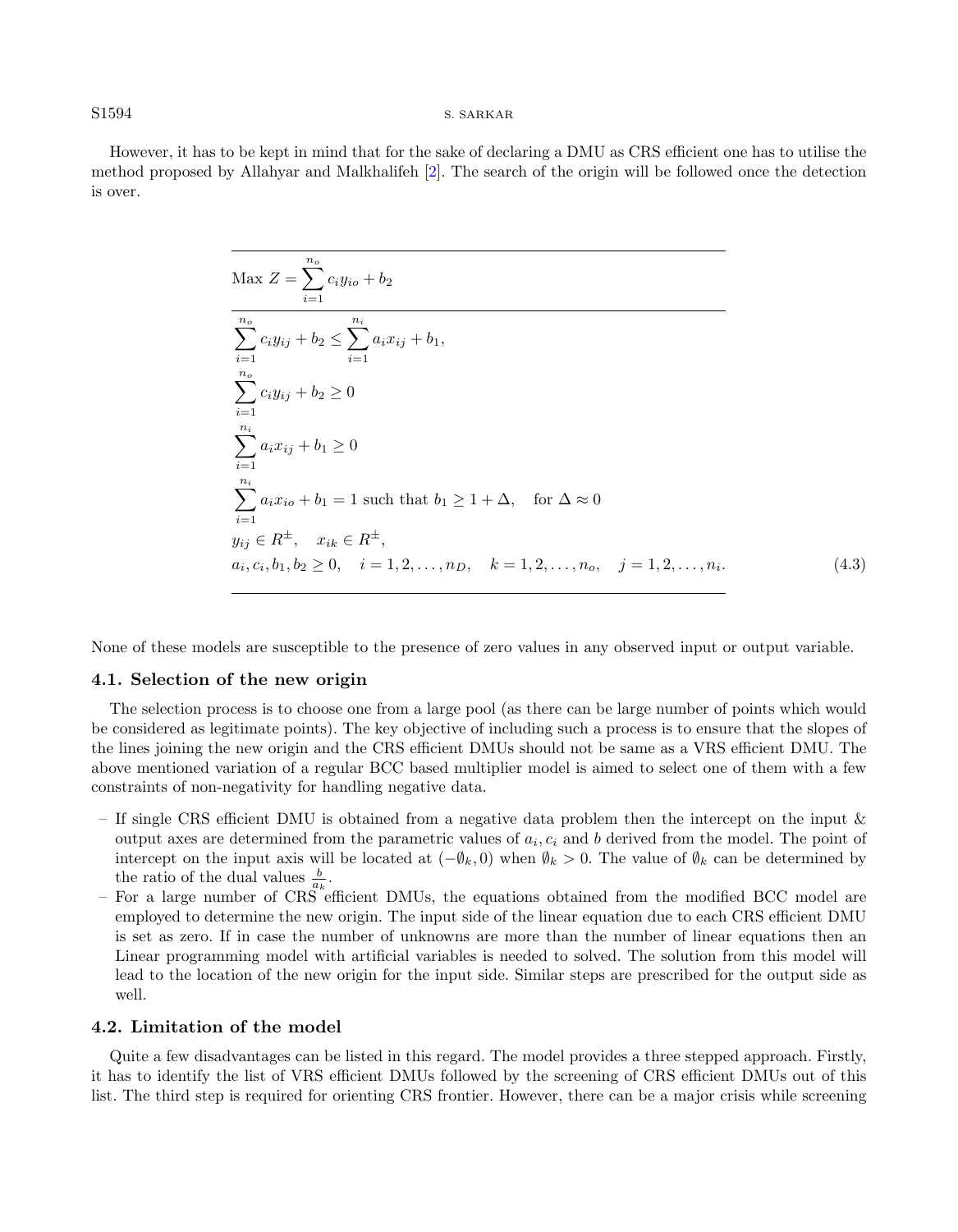<span id="page-10-1"></span>TABLE 1. Data table.

|   | Input    | Output |
|---|----------|--------|
| A | $-10$    | 20     |
| B | $-15$    | 39     |
| С | $^{-27}$ | 27     |
| D | $-20$    | 20     |
| E | $^{-18}$ | 28     |
| F | $-17$    | 23     |
|   |          |        |



<span id="page-10-2"></span>Figure 3. Example.

CRS items from the VRS efficient list in presence of zero values. It is suggested that the principles of Sahoo et al. [\[31\]](#page-18-8) can alternatively be used as an alternative. Secondly, it is observed that the last step requires a careful attention as only CRS efficient DMUs are expected to be fed in this case. Moreover, the choice of  $\Delta$  matters most as there can be non-zero parametric values as lower than that which has to disregard.

### 5. Example

### <span id="page-10-0"></span>5.1. Case with single negative input & single positive output

To realise the effectiveness of the model an example of single negative input data along with a positive output is brought under consideration (Tab. [1\)](#page-10-1). The graphical view of this example (mentioned in Fig. [3\)](#page-10-2) acknowledges the presence of two VRS efficient firms  $(B (-15, 39)$  and  $C (-27, 27)$ .

Application of the model prescribed by Allahyar and Malkhalifeh [\[2\]](#page-17-17) confirms the presence of CRS for the firm C only (Tab. [2\)](#page-11-0). Objective scores of C indicate the presence of IRS and CRS on its left and right side. For example, the optimal solution on the right side of C is 0.001 (on the AI row in Tab. [2\)](#page-11-0) is same as the premeditated value 0.001 (on the CI row in Tab. [2\)](#page-11-0). On the contrary, B displays the existence of DRS on its both sides (as initial % reduction of output set of 0.1 would lead no change found for the input set (left side condition)).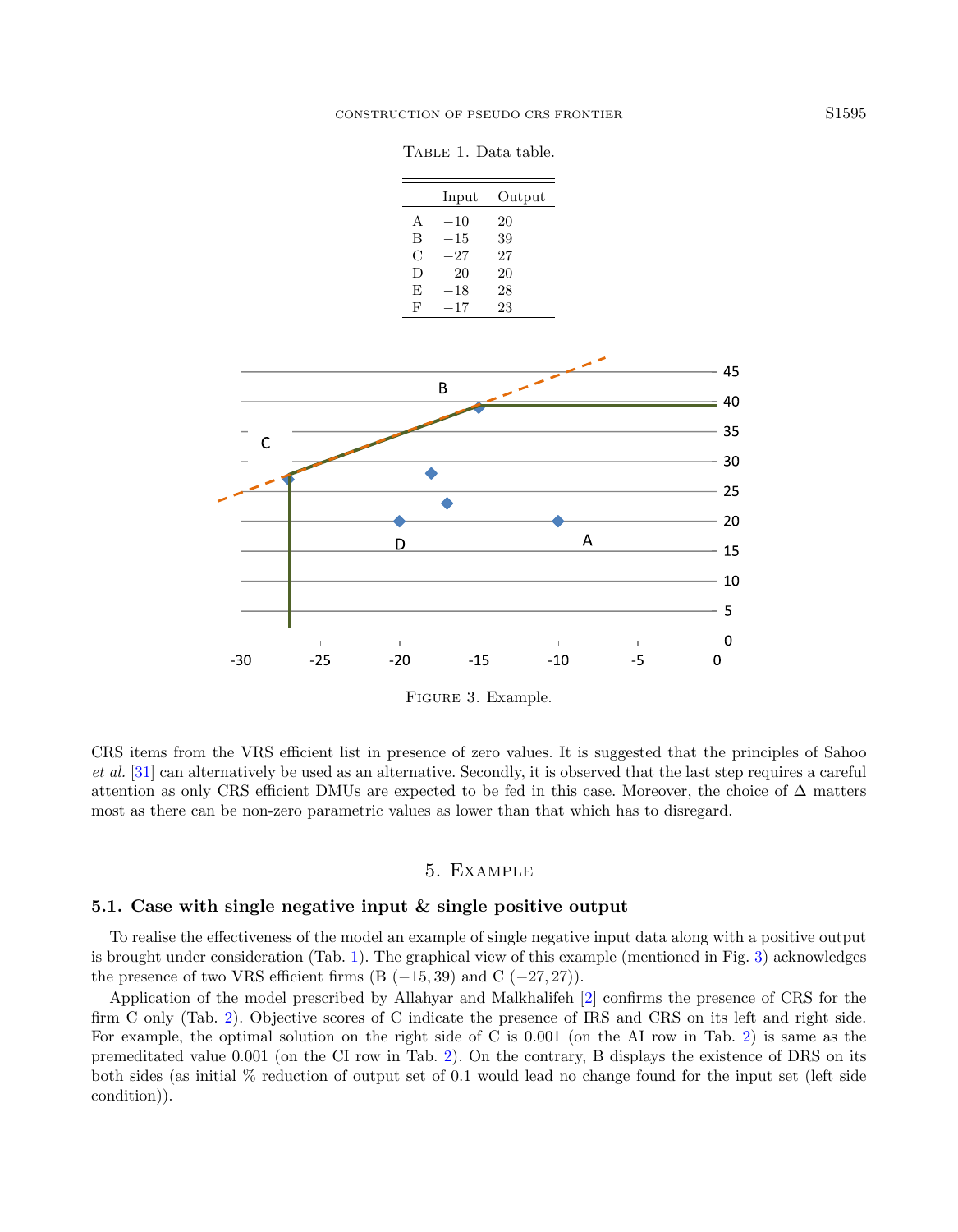#### S1596 S. SARKAR

|                    | DMU C      | <b>LHS</b>        | DMU B      | <b>LHS</b>      | DMU C      | <b>RHS</b>        | DMU B      | <b>RHS</b>      |
|--------------------|------------|-------------------|------------|-----------------|------------|-------------------|------------|-----------------|
| Variable           | Value      | Reduced<br>$\cot$ | Value      | Reduced<br>cost | Value      | Reduced<br>$\cot$ | Value      | Reduced<br>cost |
| AI                 | 0.000      | 0.000             | 0.003      | 0.000           | 0.001      | 0.000             | 0.000      | 0.000           |
| $L_1$              | 0.000      | 0.630             | 0.000      | 1.600           | 0.000      | 0.889             | 0.000      | 0.487           |
| $L_2$              | 0.000      | 0.444             | 0.997      | 0.000           | 0.002      | 0.000             | 1.000      | 0.000           |
| $L_3$              | 1.000      | 0.000             | 0.003      | 0.000           | 0.998      | 0.000             | 0.000      | 0.308           |
| $L_4$              | 0.000      | 0.259             | 0.000      | 0.933           | 0.000      | 0.519             | 0.000      | 0.487           |
| $L_5$              | 0.000      | 0.333             | 0.000      | 0.533           | 0.000      | 0.296             | 0.000      | 0.282           |
| $\scriptstyle L_6$ | 0.000      | 0.370             | 0.000      | 0.933           | 0.000      | 0.519             | 0.000      | 0.410           |
| <b>CI</b>          | 0.001      | 0.000             | 0.001      | 0.000           | 0.001      | 0.000             | 0.001      | 0.000           |
| Row                | Slack or   | Dual              | Slack or   | Dual            | Slack or   | Dual              | Slack or   | Dual            |
|                    | Surplus    | price             | Surplus    | price           | Surplus    | price             | Surplus    | price           |
| 1.000              | 0.000      | 0.037             | 0.000      | 0.067           | 0.000      | 0.037             | 0.015      | 0.000           |
| 2.000              | 0.027      | 0.000             | 0.000      | $-0.067$        | 0.000      | $-0.037$          | 0.000      | $-0.026$        |
| 3.000              | 0.000      | 1.000             | 0.000      | 3.600           | 0.000      | 2.000             | 0.000      | 1.000           |
| 4.000              | 0.000      | 0.000             | 0.000      | 2.600           | 0.000      | 1.000             | 0.000      | 0.000           |
|                    | <b>IRS</b> |                   | <b>DRS</b> |                 | <b>CRS</b> |                   | <b>DRS</b> |                 |

<span id="page-11-1"></span><span id="page-11-0"></span>Table 2. Detection of RTS for the VRS efficient DMUs.

Table 3. CRS efficiency score of DMUs.

| DMU           | Input | Output | Efficiency |
|---------------|-------|--------|------------|
| А             | 44    | 20     | 0.455      |
| B             | 39    | 39     | 1.000      |
| $\mathcal{C}$ | 27    | 27     | 1.000      |
| D             | 34    | 20     | 0.588      |
| F,            | 36    | 28     | 0.778      |
| F             | 37    | 23     | 0.622      |

Pursuing this conclusion the slope as well as the point of interception on x axis are found to be  $S = 1$  and  $(-54, 0)$  respectively. Relocating the origin from  $(0, 0)$  to  $(-54, 0)$  results a new dataset cited in Table [3.](#page-11-1) A mere ratio test is conducted on this data to compute the efficiency scores of each of these DMUs. It can be observed that though the formal approach can reveal only one CRS efficient DMU but present numeric values of B have also allowed it to become another member of the same group.

On the contrary, a strange phenomenon is observed if the outcome of the prescribed multiplier model on the VRS efficient DMUs (B and C) is scrutinised. C is the only one member which is able score all positive coefficients for the linear equation  $L_1x + L_3 = L_2y$  used for defining the Pseudo CRS production frontier. Here,  $(x, y)$  is the input output vector of the contesting members. Most importantly, the intercept obtained from the optimal solution of C given in Table [4](#page-12-0) is  $\frac{L_3}{L_2} = 54$  (which is same as the previous value obtained from the envelopment model). Hence, the multiplier model is found quite reliable to identify the CRS frontier and CRS efficient DMUs. The success of this multiplier model is solely attributed to the value of  $L_3$  which remains above one in both cases. Hence, in a nutshell, the problem involving mixed input data should have a constraint  $L_3 \geq 1 + \Delta$  where  $\Delta \approx 0$ .

The proposed multiplier model in this case will raise a question whether the entire theory can be pertinent to a mixed type of Multi-Input & Output problem or not.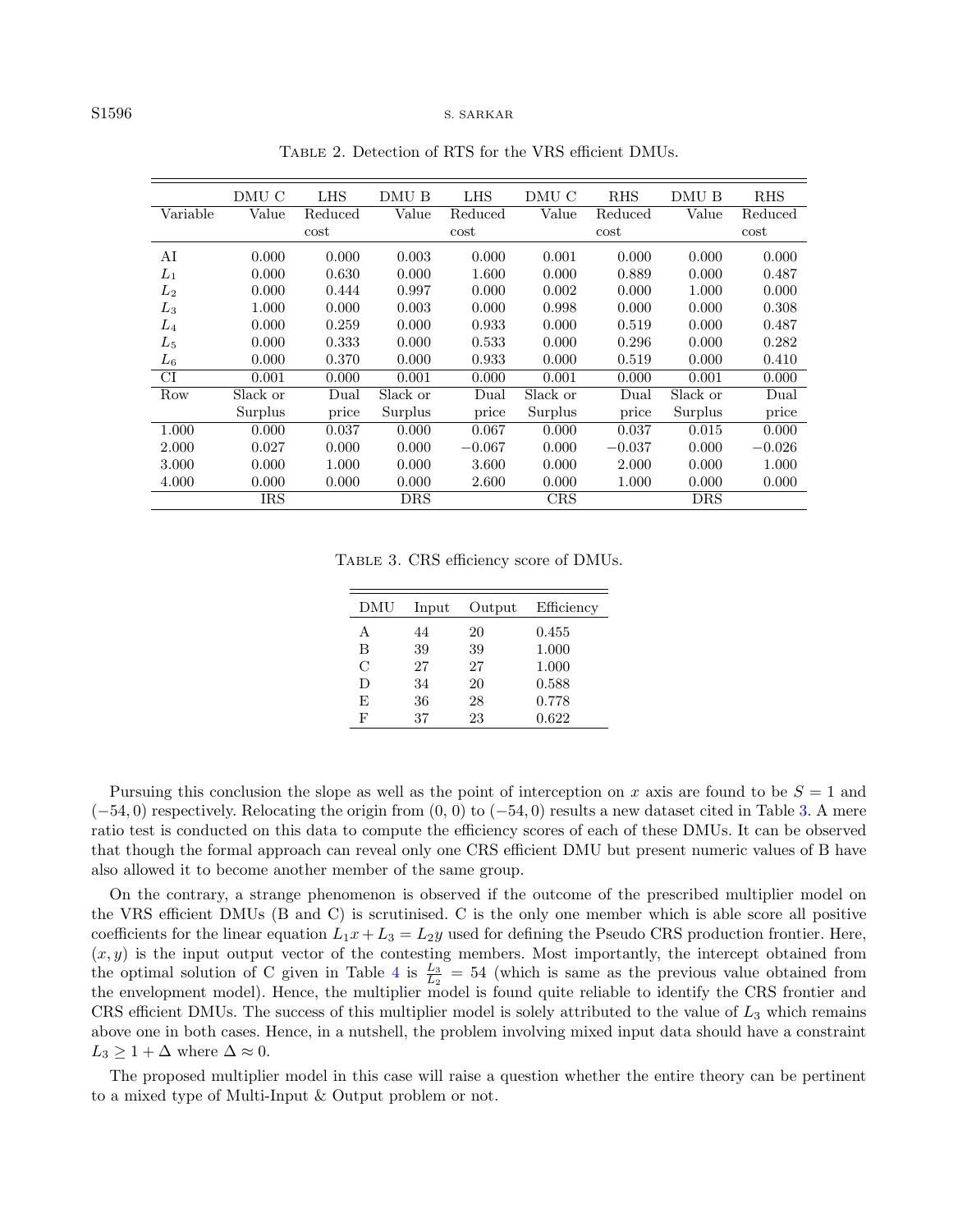|                     |          | DMU B    |          | DMU C    |
|---------------------|----------|----------|----------|----------|
| Variable            | Value    | Reduced  | Value    | Reduced  |
|                     |          | cost     |          | $\cot$   |
| Ζ                   | 1.000    | 0.000    | 1.000    | 0.000    |
| $\scriptstyle{L_2}$ | 0.026    | 0.000    | 0.037    | 0.000    |
| Lз                  | 1.015    | 0.000    | 2.000    | 0.000    |
| $L_1$               | 0.001    | 0.000    | 0.037    | 0.000    |
| Row                 | Slack or | Dual     | Slack or | Dual     |
|                     | Surplus  | price    | Surplus  | price    |
| 1.000               | 0.000    | 1.000    | 0.000    | 1.000    |
| 2.000               | 0.492    | 0.000    | 0.889    | 0.000    |
| 3.000               | 0.000    | $-1.000$ | 0.000    | 0.000    |
| 4.000               | 0.296    | 0.000    | 0.000    | $-1.000$ |
| 5.000               | 0.482    | 0.000    | 0.519    | 0.000    |
| 6.000               | 0.279    | 0.000    | 0.296    | 0.000    |
| 7.000               | 0.408    | 0.000    | 0.519    | 0.000    |
| 8.000               | 0.000    | 1.000    | 0.000    | 1.000    |
| 9.000               | 0.000    | 0.000    | 0.036    | 0.000    |
| 10.000              | 0.025    | 0.000    | 0.036    | 0.000    |

<span id="page-12-0"></span>Table 4. Outputs of Pseudo CRS multiplier model.

<span id="page-12-1"></span>Table 5. Data Table [2.](#page-11-0)

|    | Input 1  | Input 2 | Output |
|----|----------|---------|--------|
| A  | $-10$    | 4       | 21     |
| В  | $-15$    | 10      | $-17$  |
| С  | $-27$    | $-5$    | -6     |
| D  | $-20$    | 12      | 18     |
| R  | $-18$    | 30      | 35     |
| F  | $-17$    | $-2$    | $-18$  |
| G  | $-12$    | $-1$    | 26     |
| H  | $-21$    | 4       | 28     |
| T  | $-19$    | 6       | $-11$  |
| J. | $^{-16}$ | $-5$    | 10     |

# 5.2. Case with mixed type of multi-input & output problem

The proposed model [\(4.3\)](#page-9-0) is required to be applied on the VRS efficient DMUs obtained from the SBM. C, E, G, H & J are found to be efficient among the 10 DMUs (Tab. [5\)](#page-12-1) depicted in the Table [6.](#page-13-0)

The consequence of the application of (3C) (shown in Tab. [7\)](#page-14-0) portrays two varieties of linear equations (Tab. [8\)](#page-14-1). These two emerged from E & H whereas the remaining DMUs did have zero values as the optimal parametric values. In other words, these parametric values do provide required information about the Pseudo CRS frontier.

Table [8](#page-14-1) primarily reflects the information about the new origin. Such as in both cases  $L_5$  has a same value of 18. Hence, y has to initiate from  $-18$ . Similarly, the coordinates belong to two inputs are obtained after solving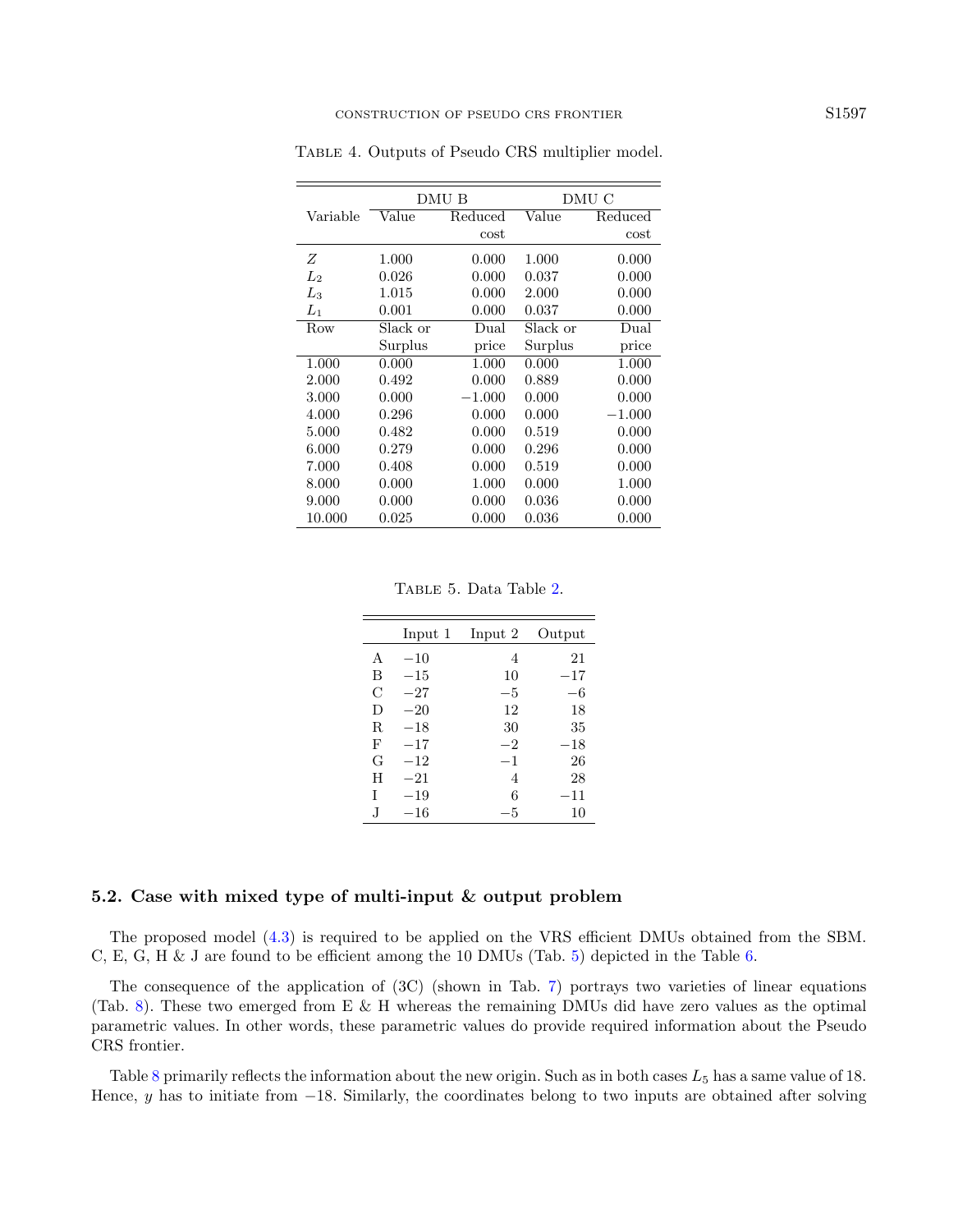<span id="page-13-0"></span>Table 6. Outputs of SBM.

|                   |                   | А               |                   | B              |                   | $\mathcal{C}$                |                        | D              |                   | E               |
|-------------------|-------------------|-----------------|-------------------|----------------|-------------------|------------------------------|------------------------|----------------|-------------------|-----------------|
| Variable          |                   | Value Reduced   |                   | Value Reduced  |                   | Value Reduced                |                        | Value Reduced  |                   | Value Reduced   |
|                   |                   | cost            |                   | cost           |                   | cost                         |                        | cost           |                   | cost            |
| Ζ                 | 18.000            | 0.000           | 57.000            | 0.000          | 0.000             | 0.000                        | 19.000                 | 0.000          | 0.000             | 0.000           |
| $\mathcal{S}_1$   | 11.000            | 0.000           | 6.000             | 0.000          | 0.000             | 0.455                        | 1.000                  | 0.000          | 0.000             | 0.000           |
| $\mathcal{S}_2$   | 0.000             | 1.200           | 6.000             | 0.000          | 0.000             | 1.808                        | 8.000                  | 0.000          | 0.000             | 0.000           |
| $\mathcal{S}_3$   | 7.000             | 0.000           | 45.000            | 0.000          | 0.000             | 0.000                        | 10.000                 | 0.000          | 0.000             | 3.143           |
| $L_1$             | 0.000             | 18.000          | 0.000             | 18.000         | 0.000             | 23.000                       | 0.000                  | 18.000         | 0.000             | 40.000          |
| $L_2$             | 0.000             | 64.200          | 0.000             | 57.000         | 0.000             | 70.576                       | 0.000                  | 57.000         | 0.000             | 198.429         |
| $L_3$             | 0.000             | 8.200           | 0.000             | 19.000         | 1.000             | 0.000                        | 0.000                  | 19.000         | 0.000             | 125.857         |
| $\mathcal{L}_4$   | 0.000             | 28.600          | 0.000             | 19.000         | 0.000             | 33.919                       | 0.000                  | 19.000         | 0.000             | 50.429          |
| $L_5$             | 0.000             | 53.200          | 0.000             | 22.000         | 0.000             | 70.374                       | 0.000                  | $22.000\,$     | 1.000             | 0.000           |
| $L_6$             | 0.000             | 36.800          | 0.000             | 44.000         | 0.000             | 34.970                       | 0.000                  | 44.000         | 0.000             | 188.571         |
| L <sub>7</sub>    | 0.000             | 0.000           | 0.000             | 6.000          | 0.000             | 1.051                        | 0.000                  | 6.000          | 0.000             | 12.286          |
| $L_8$             | 1.000             | 0.000           | 1.000             | 0.000          | 0.000             | 0.000                        | 1.000                  | 0.000          | 0.000             | 0.000           |
| $\mathcal{L}_{9}$ | 0.000             | 45.400          | 0.000             | 43.000         | 0.000             | 47.525                       | 0.000                  | 43.000         | 0.000             | 165.571         |
| $L_{10}$          | 0.000             | 3.200           | 0.000             | 14.000         | 0.000             | 0.000                        | 0.000                  | 14.000         | 0.000             | 70.571          |
| Row               | Slack or          | Dual            | Slack or          | Dual           | Slack or          |                              | Dual Slack or          | Dual           | Slack or          | Dual            |
|                   | Surplus           | price           | Surplus           | price          | Surplus           | price                        | Surplus                | price          | Surplus           | price           |
| 1.000             | 0.000             | 1.000           | 0.000             | 1.000          | 0.000             | 1.000                        | 0.000                  | 1.000          | 0.000             | 1.000           |
| 2.000             | 0.000             | 1.000           | 0.000             | 1.000          | 0.000             | 1.455                        | 0.000                  | 1.000          | 0.000             | 1.000           |
| 3.000             | 0.000             | 2.200           | 0.000             | 1.000          | 0.000             | 2.808                        | 0.000                  | 1.000          | 0.000             | 1.000           |
| 4.000             | 0.000             | $-1.000$        | 0.000             | $-1.000$       | 0.000             | $-1.000$                     | 0.000                  | $-1.000$       | 0.000             | $-4.143$        |
| 5.000             | 0.000             | 40.200          | 0.000             | 45.000         | 0.000             | 47.313                       | 0.000                  | 45.000         | 0.000             | 133.000         |
|                   |                   | $\overline{F}$  |                   | $\overline{G}$ |                   | H                            |                        | Ι              |                   | J               |
| Variable          |                   | Value Reduced   |                   | Value Reduced  |                   | Value Reduced                |                        | Value Reduced  |                   | Value Reduced   |
|                   |                   | cost            |                   | cost           |                   | $\mathop{\rm cost}\nolimits$ |                        | cost           |                   | cost            |
| $\boldsymbol{Z}$  | 34.857            | 0.000           | 0.000             | 0.000          | 0.000             | 0.000                        | 43.000                 | 0.000          | 0.000             | 0.000           |
| $\mathcal{S}_1$   | 0.000             | 0.286           | 0.000             | 0.286          | 0.000             | 0.455                        | 2.000                  | 0.000          | 0.000             | 0.455           |
| $\mathcal{S}_2$   | 0.000             | 1.714           | 0.000             | 1.714          | 0.000             | 1.808                        | 2.000                  | 0.000          | 0.000             | 1.808           |
| $\mathcal{S}_3$   | 34.857            | 0.000           | 0.000             | 0.000          | 0.000             | 0.000                        | 39.000                 | 0.000          | 0.000             | 0.000           |
| $L_1$             | 0.000             | 21.143          | 0.000             | 21.143         | 0.000             | 23.000                       | 0.000                  | 18.000         | 0.000             | 23.000          |
| L <sub>2</sub>    | 0.000             | 69.000          | 0.000             | 69.000         | 0.000             | 70.576                       | 0.000                  | 57.000         | 0.000             | 70.576          |
| $L_3$             | 0.000             | 1.857           | 0.000             | 1.857          | 0.000             | 0.000                        | 0.000                  | 19.000         | 0.000             | 0.000           |
| $L_4$             | 0.000             | 33.000          | 0.000             | 33.000         | 0.000             | 33.919                       | 0.000                  | 19.000         | 0.000             | 33.919          |
| $L_5$             | 0.000             | 67.429          | 0.000             | 67.429         | 0.000             | 70.374                       | 0.000                  | 22.000         | 0.000             | 70.374          |
| $\mathcal{L}_6$   | 0.000             | 34.857          | 0.000             | 34.857         | 0.000             | 34.970                       | 0.000                  | 44.000         | 0.000             | 34.970          |
| $L_7$             | 0.107             | 0.000           | 1.000             | 0.000          | 0.000             | 1.051                        | 0.000                  | 6.000          | 0.000             | 1.051           |
| $L_8$             | 0.286             | 0.000<br>47.000 | 0.000             | 0.000          | 1.000             | 0.000<br>47.525              | 1.000<br>$0.000\,$     | 0.000          | 0.000             | 0.000<br>47.525 |
| $L_9$             | 0.000             |                 | 0.000             | 47.000         | 0.000             |                              |                        | $43.000\,$     | 0.000             |                 |
| $L_{10}$<br>Row   | 0.607<br>Slack or | 0.000<br>Dual   | 0.000<br>Slack or | 0.000<br>Dual  | 0.000<br>Slack or | 0.000                        | 0.000<br>Dual Slack or | 14.000<br>Dual | 1.000<br>Slack or | 0.000<br>Dual   |
|                   | Surplus           | price           |                   |                | Surplus           |                              | Surplus                |                | Surplus           |                 |
| 1.000             | 0.000             | 1.000           | Surplus<br>0.000  | price<br>1.000 | 0.000             | price<br>1.000               | 0.000                  | price<br>1.000 | 0.000             | price<br>1.000  |
| $2.000\,$         | 0.000             | $1.286\,$       | 0.000             | 1.286          | $0.000\,$         |                              | 0.000                  | $1.000\,$      | 0.000             | $1.455\,$       |
| 3.000             | 0.000             | 2.714           | 0.000             | 2.714          | 0.000             | 1.455<br>2.808               | 0.000                  | $1.000\,$      | 0.000             | 2.808           |
|                   |                   |                 |                   |                |                   |                              |                        |                |                   |                 |
|                   |                   |                 |                   |                |                   |                              |                        |                |                   |                 |
| 4.000             | 0.000             | $-1.000$        | 0.000             | $-1.000$       | 0.000             | $-1.000$                     | 0.000                  | $-1.000$       | 0.000             | $-1.000$        |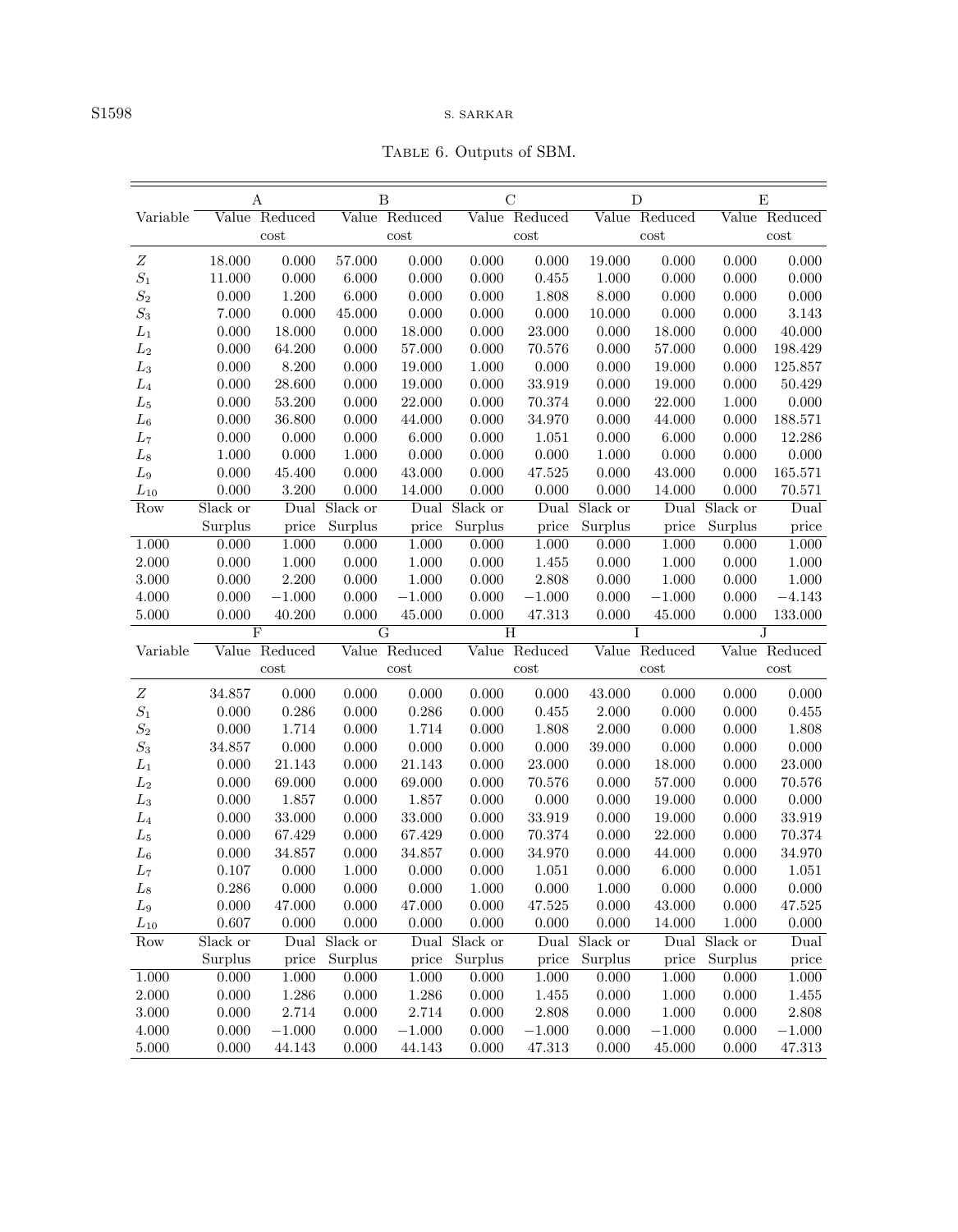<span id="page-14-0"></span>

| TABLE 7. Optimal table. |  |  |
|-------------------------|--|--|
|-------------------------|--|--|

|                |          | $\mathcal{C}$ |          | E             |          | G        |          | H             |          | J             |
|----------------|----------|---------------|----------|---------------|----------|----------|----------|---------------|----------|---------------|
| Variable       |          | Value Reduced |          | Value Reduced | Value    | Reduced  |          | Value Reduced |          | Value Reduced |
|                |          | cost          |          | cost          |          | cost     |          | cost          |          | cost          |
| Ζ              | 1.000    | 0.000         | 1.000    | 0.000         | 1.000    | 0.000    | 1.000    | 0.000         | 1.000    | 0.000         |
| $L_3$          | 0.000    | 0.000         | 0.019    | 0.000         | 0.023    | 0.000    | 0.022    | 0.000         | 0.000    | 0.000         |
| $L_5$          | 1.000    | 0.000         | 0.340    | 0.000         | 0.409    | 0.000    | 0.391    | 0.000         | 1.000    | 0.000         |
| $L_1$          | 0.000    | 0.000         | 0.007    | 0.000         | 0.000    | 0.000    | 0.001    | 0.000         | 0.000    | 0.000         |
| L <sub>2</sub> | 0.000    | 0.000         | 0.004    | 0.000         | 0.009    | 0.000    | 0.006    | 0.000         | 0.000    | 0.000         |
| $L_4$          | 1.001    | 0.000         | 1.001    | 0.000         | 1.009    | 0.000    | 1.001    | 0.000         | 1.001    | 0.000         |
| Row            | Slack or | Dual          | Slack or | Dual          | Slack or | Dual     | Slack or | Dual          | Slack or | Dual          |
|                | Surplus  | price         | Surplus  | price         | Surplus  | price    | Surplus  | price         | Surplus  | price         |
| 1.000          | 1.001    | 0.000         | 0.736    | 0.000         | 0.886    | 0.000    | 0.848    | 0.000         | 1.000    | 0.000         |
| 2.000          | 1.000    | 0.000         | 0.019    | 0.000         | 0.023    | 0.000    | 0.022    | 0.000         | 0.999    | 0.000         |
| 3.000          | 1.000    | 0.000         | 0.226    | 0.000         | 0.273    | 0.000    | 0.261    | 0.000         | 1.000    | 0.000         |
| 4.000          | 1.000    | 0.000         | 0.679    | 0.000         | 0.818    | 0.000    | 0.783    | 0.000         | 1.000    | 0.000         |
| 5.000          | 1.001    | 0.000         | 1.000    | 0.000         | 1.205    | 0.000    | 1.152    | 0.000         | 1.001    | 0.000         |
| 6.000          | 1.000    | 0.000         | 0.000    | 0.000         | 0.000    | 0.000    | 0.000    | 0.000         | 0.999    | 0.000         |
| 7.000          | 1.001    | 0.000         | 0.830    | 0.000         | 1.000    | 0.000    | 0.957    | 0.000         | 1.000    | 0.000         |
| 8.000          | 1.001    | 0.000         | 0.868    | 0.000         | 1.045    | 0.000    | 1.000    | 0.000         | 1.001    | 0.000         |
| 9.000          | 1.000    | 0.000         | 0.132    | 0.000         | 0.159    | 0.000    | 0.152    | 0.000         | 0.999    | 0.000         |
| 10.000         | 1.000    | 0.000         | 0.528    | 0.000         | 0.636    | 0.000    | 0.609    | 0.000         | 1.000    | 0.000         |
| 11.000         | 0.000    | 1.000         | 0.000    | 1.000         | 0.000    | 1.000    | 0.000    | 1.000         | 0.000    | 1.000         |
| 12.000         | 0.000    | 0.000         | 0.211    | 0.000         | 0.159    | 0.000    | 0.165    | $0.000\,$     | 0.001    | 0.000         |
| 13.000         | 0.001    | 0.000         | 0.917    | 0.000         | 1.077    | 0.000    | 1.019    | 0.000         | 0.002    | 0.000         |
| 14.000         | 0.000    | $-1.000$      | 0.560    | 0.000         | 0.691    | 0.000    | 0.681    | 0.000         | 0.000    | 0.000         |
| 15.000         | 0.001    | 0.000         | 0.230    | 0.000         | 0.300    | 0.000    | 0.264    | 0.000         | 0.001    | 0.000         |
| 16.000         | 0.001    | 0.000         | 0.000    | $-1.000$      | 0.077    | 0.000    | 0.000    | 0.000         | 0.002    | 0.000         |
| 17.000         | 0.001    | 0.000         | 0.871    | 0.000         | 0.991    | 0.000    | 0.970    | 0.000         | 0.001    | 0.000         |
| 18.000         | 0.000    | 0.000         | 0.081    | 0.000         | 0.000    | $-1.000$ | 0.025    | 0.000         | 0.000    | 0.000         |
| 19.000         | 0.000    | 0.000         | 0.000    | 0.000         | 0.000    | 0.000    | 0.000    | $-1.000$      | 0.000    | 0.000         |
| 20.000         | 0.001    | 0.000         | 0.759    | 0.000         | 0.905    | 0.000    | 0.862    | 0.000         | 0.001    | 0.000         |
| 21.000         | 0.000    | 0.000         | 0.337    | 0.000         | 0.327    | 0.000    | 0.345    | 0.000         | 0.000    | $-1.000$      |
| 22.000         | 0.000    | 0.000         | 0.000    | 0.000         | 0.008    | 0.000    | 0.000    | 0.000         | 0.000    | 0.000         |
| 23.000         | 0.999    | 0.000         | 0.339    | 0.000         | 0.408    | 0.000    | 0.390    | 0.000         | 0.999    | 0.000         |

<span id="page-14-1"></span>Table 8. Coefficients of the model parameters.

|    | $L_3$   | $L_{5}$ |        | L۵     | $L_4$  |
|----|---------|---------|--------|--------|--------|
| F. | 1.00000 | 18.000  | 0.3765 | 0.2258 | 53.003 |
|    | 1.00000 | 18.000  | 0.0503 | 0.2634 | 46.046 |

two equations shown below:

 $0.3765x_1 + 0.2258x_2 + 53.003 = 0$  $0.0503x_1 + 0.2634x_2 + 46.046 = 0.$ 

Solution of these two equations is equivalent to  $x_1 = 40.714$  and  $x_2 = 166.857$ . Hence, the new origin will be (−40.714, −166.857, −18). The data mentioned in Table [2](#page-11-0) is needed to be transformed to create a new positive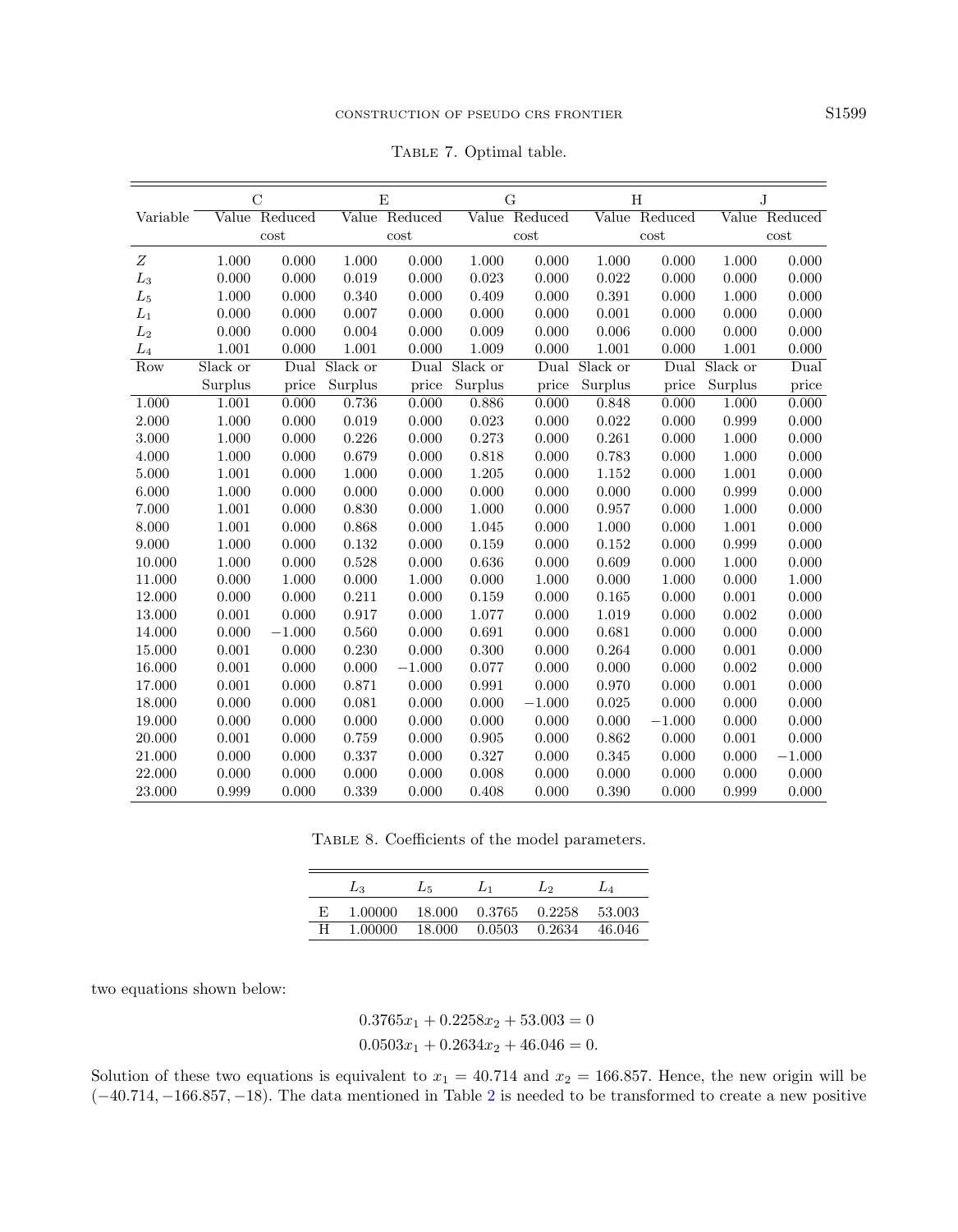|    | Input 1  | Input 2  | Output | Slope    |
|----|----------|----------|--------|----------|
| A  | 30.71428 | 170.8571 | 39     |          |
| В  | 25.71428 | 176.8571 | 1      |          |
| C  | 13.71428 | 161.8571 | 12     | 0.073875 |
| D  | 20.71428 | 178.8571 | 36     |          |
| F, | 22.71428 | 196.8571 | 53     | 0.267459 |
| F  | 23.71428 | 164.8571 | 0      |          |
| G  | 28.71428 | 165.8571 | 44     | 0.261404 |
| H  | 19.71428 | 170.8571 | 46     | 0.267459 |
| T  | 21.71428 | 172.8571 | 7      |          |
| J. | 24.71428 | 161.8571 | 28     | 0.171012 |

<span id="page-15-1"></span><span id="page-15-0"></span>Table 9. Transformed data.

Table 10. Outcome of IO CRS model.

|          | C        |          | E        |          | G        |          | H        |          | J        |          |
|----------|----------|----------|----------|----------|----------|----------|----------|----------|----------|----------|
| Variable | Value    | Reduced  | Value    | Reduced  | Value    | Reduced  | Value    | Reduced  | Value    | Reduced  |
|          | cost     |          | cost     |          | cost     |          | cost     |          | cost     |          |
| T        | 0.375    | 0.000    | 1.000    | 0.000    | 0.985    | 0.000    | 1.000    | 0.000    | 0.643    | 0.000    |
| $S_1$    | 0.000    | 0.060    | 0.000    | 0.000    | 9.437    | 0.000    | 0.000    | 0.000    | 3.880    | 0.000    |
| $S_2$    | 16.125   | 0.000    | 0.000    | 0.005    | 0.000    | 0.005    | 0.000    | 0.005    | 0.000    | 0.005    |
| $S_3$    | 0.000    | 0.029    | 0.000    | 0.019    | 0.000    | 0.021    | 0.000    | 0.021    | 0.000    | 0.022    |
| $L_1$    | 0.000    | 0.882    | 0.000    | 0.133    | 0.000    | 0.166    | 0.000    | 0.163    | 0.000    | 0.171    |
| $L_2$    | 0.000    | 1.718    | 0.000    | 0.880    | 0.000    | 1.039    | 0.000    | 1.019    | 0.000    | 1.069    |
| $L_3$    | 0.000    | 0.641    | 0.000    | 0.595    | 0.000    | 0.695    | 0.000    | 0.681    | 0.000    | 0.715    |
| $L_4$    | 0.000    | 0.368    | 0.000    | 0.229    | 0.000    | 0.270    | 0.000    | 0.264    | 0.000    | 0.277    |
| $L_5$    | 0.000    | 0.000    | 1.000    | 0.000    | 0.000    | 0.000    | 0.000    | 0.000    | 0.528    | 0.000    |
| $L_6$    | 0.000    | 1.614    | 0.000    | 0.838    | 0.000    | 0.989    | 0.000    | 0.970    | 0.000    | 1.017    |
| $L_7$    | 0.000    | 0.605    | 0.000    | 0.013    | 0.000    | 0.024    | 0.000    | 0.024    | 0.000    | 0.024    |
| $L_{8}$  | 0.261    | 0.000    | 0.000    | 0.000    | 0.957    | 0.000    | 1.000    | 0.000    | 0.000    | 0.000    |
| $L_9$    | 0.000    | 1.291    | 0.000    | 0.746    | 0.000    | 0.879    | 0.000    | 0.861    | 0.000    | 0.904    |
| $L_{10}$ | 0.000    | 0.835    | 0.000    | 0.295    | 0.000    | 0.352    | 0.000    | 0.345    | 0.000    | 0.361    |
| Row      | Slack or | Dual     | Slack or | Dual     | Slack or | Dual     | Slack or | Dual     | Slack or | Dual     |
|          | Surplus  | price    | Surplus  | price    | Surplus  | price    | Surplus  | price    | Surplus  | price    |
| 1.000    | 0.359    | $-1.000$ | 1.000    | $-1.000$ | 0.976    | $-1.000$ | 1.000    | $-1.000$ | 0.639    | $-1.000$ |
| 2.000    | 0.000    | 0.061    | 0.000    | 0.000    | 0.000    | 0.001    | 0.000    | 0.001    | 0.000    | 0.001    |
| 3.000    | 0.000    | 0.001    | 0.000    | 0.005    | 0.000    | 0.006    | 0.000    | 0.006    | 0.000    | 0.006    |
| 4.000    | 0.000    | $-0.030$ | 0.000    | $-0.019$ | 0.000    | $-0.022$ | 0.000    | $-0.022$ | 0.000    | $-0.023$ |

data set which can endure through any CRS model (Tab. [9\)](#page-15-0). The last column of Table [9](#page-15-0) confirms that the slopes pertaining to the CRS efficient DMUs were larger than the remaining VRS efficient DMUs. Finally, the outcome of the Input oriented CRS model on this data is as per the notion depicted before. E & H are the only candidates which could become CRS efficient DMUs. Even though attaining a VRS efficient status, C, G and J stayed as CRS inefficient members (Tab. [10\)](#page-15-1).

# 5.3. Validation of the new origin using the model of Sahoo  $et al. [31]$  $et al. [31]$

The Multiplier model prescribed by Sahoo et al. [\[31\]](#page-18-8) when applied on both E & H (which were termed as CRS efficient) same output (mentioned in Tab. [11\)](#page-16-0). Using the similar steps referred in Section [4.1,](#page-9-1) two new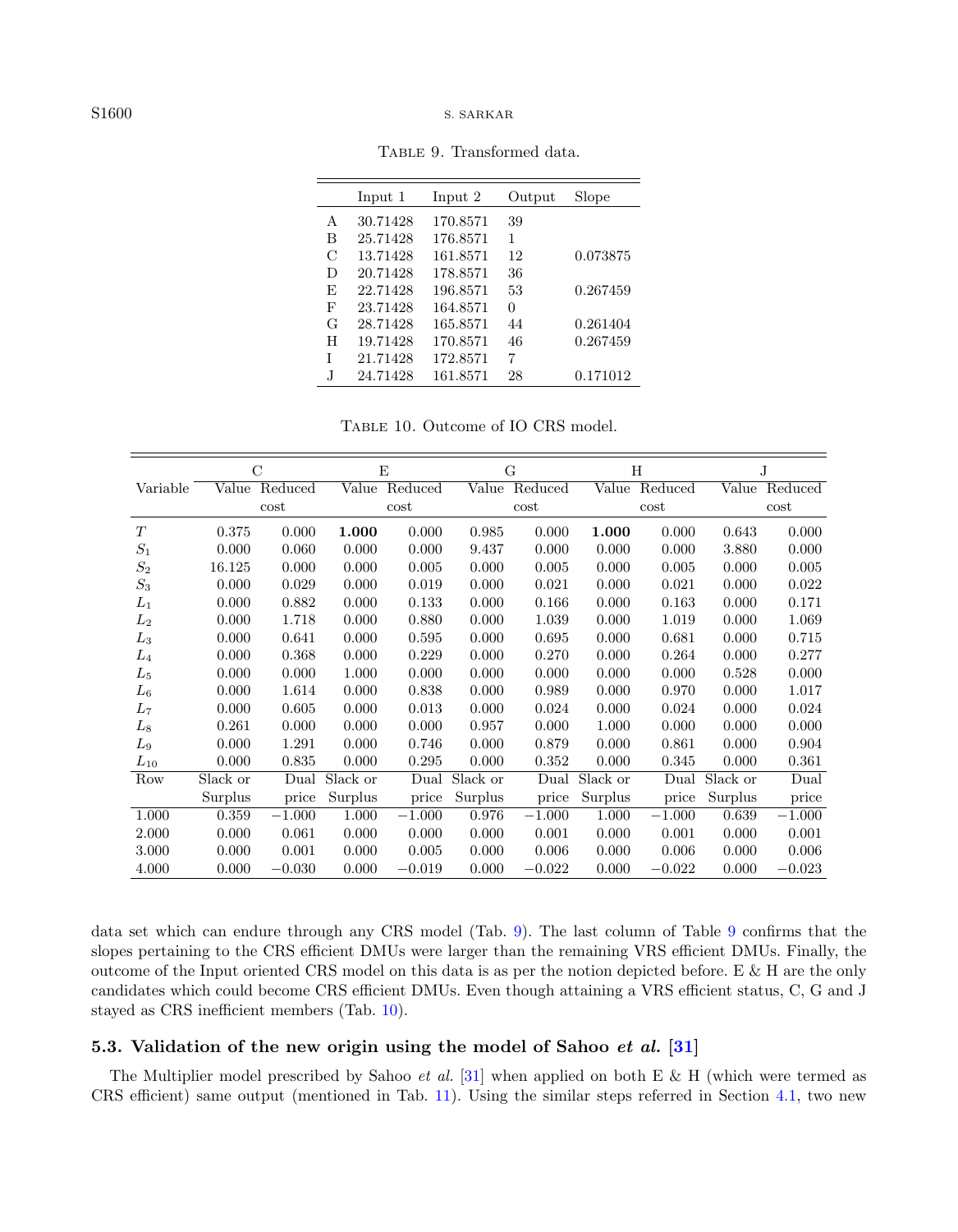|                  | E                         |                  | H                         |                  |
|------------------|---------------------------|------------------|---------------------------|------------------|
| Variable         | $\overline{\text{Value}}$ | Reduced cost     | $\overline{\text{Value}}$ | Reduced cost     |
| Ζ                | 0                         | 1                | $\boldsymbol{0}$          | $\mathbf 1$      |
| $L_1$            | 0.826087                  | $\overline{0}$   | 0.826087                  | $\boldsymbol{0}$ |
| $L_2$            | 0.173913                  | $\overline{0}$   | 0.173913                  | $\overline{0}$   |
| $\mathcal{L}_4$  | 62.65217                  | $\overline{0}$   | 62.65217                  | $\overline{0}$   |
| $L_3$            | 1                         | $\overline{0}$   | 1                         | $\overline{0}$   |
| $L_5$            | 18                        | $\overline{0}$   | 18                        | $\overline{0}$   |
| Row              | Slack or Surplus          | Dual price       | Slack or Surplus          | Dual price       |
| $\overline{1}$   | $\overline{0}$            | $\overline{0}$   | $\overline{0}$            | $\overline{0}$   |
| $\overline{2}$   | $\boldsymbol{0}$          | $\boldsymbol{0}$ | $\overline{0}$            | $\boldsymbol{0}$ |
| 3                | $\overline{0}$            | $\overline{0}$   | $\overline{0}$            | $\boldsymbol{0}$ |
| $\overline{4}$   | $\boldsymbol{0}$          | $\boldsymbol{0}$ | $\overline{0}$            | $\boldsymbol{0}$ |
| $\overline{5}$   | 16.08696                  | $\boldsymbol{0}$ | 16.08696                  | $\boldsymbol{0}$ |
| $\boldsymbol{6}$ | 51                        | $\overline{0}$   | 51                        | $\boldsymbol{0}$ |
| $\overline{7}$   | 27.47826                  | $\boldsymbol{0}$ | 27.47826                  | 0                |
| 8                | 12.21739                  | $\overline{0}$   | 12.21739                  | $\boldsymbol{0}$ |
| $\boldsymbol{9}$ | $\overline{0}$            | $\overline{0}$   | $\overline{0}$            | $\boldsymbol{0}$ |
| 10               | 48.26087                  | $\boldsymbol{0}$ | 48.26087                  | 0                |
| 11               | 8.565217                  | $\boldsymbol{0}$ | 8.565217                  | $\boldsymbol{0}$ |
| 12               | 0                         | $\boldsymbol{0}$ | 0                         | $\boldsymbol{0}$ |
| 13               | 41                        | $\overline{0}$   | 41                        | $\overline{0}$   |
| 14               | 20.56522                  | $\boldsymbol{0}$ | 20.56522                  | 0                |
| $15\,$           | 55.08696                  | $\overline{0}$   | 55.08696                  | $\overline{0}$   |
| 16               | 52                        | $\overline{0}$   | 52                        | $\overline{0}$   |
| 17               | 39.47826                  | $\boldsymbol{0}$ | 39.47826                  | 0                |
| 18               | 48.21739                  | $\overline{0}$   | 48.21739                  | $\boldsymbol{0}$ |
| $19\,$           | $53\,$                    | $\overline{0}$   | 53                        | $\boldsymbol{0}$ |
| 20               | 48.26087                  | $\overline{0}$   | 48.26087                  | $\overline{0}$   |
| 21               | 52.56522                  | $\overline{0}$   | 52.56522                  | $\boldsymbol{0}$ |
| 22               | 46                        | $\overline{0}$   | 46                        | $\boldsymbol{0}$ |
| 23               | 48                        | $\overline{0}$   | 48                        | $\boldsymbol{0}$ |
| 24               | 48.56522                  | $\boldsymbol{0}$ | 48.56522                  | $\boldsymbol{0}$ |
| 25               | 39                        | $\overline{0}$   | 39                        | $\boldsymbol{0}$ |
| 26               | $\mathbf{1}$              | $\boldsymbol{0}$ | 1                         | $\boldsymbol{0}$ |
| 27               | 12                        | $\boldsymbol{0}$ | 12                        | $\overline{0}$   |
| 28               | 36                        | $\boldsymbol{0}$ | 36                        | $\boldsymbol{0}$ |
| $\,29$           | $53\,$                    | $\boldsymbol{0}$ | 53                        | $\boldsymbol{0}$ |
| 30               | $\overline{0}$            | $\overline{0}$   | $\overline{0}$            | $\overline{0}$   |
| 31               | 44                        | $\boldsymbol{0}$ | 44                        | $\boldsymbol{0}$ |
| 32               | 46                        | $\overline{0}$   | 46                        | $\overline{0}$   |
| 33               | $\overline{\mathbf{7}}$   | $\boldsymbol{0}$ | $\overline{7}$            | $\boldsymbol{0}$ |
| 34               | 28                        | $\boldsymbol{0}$ | 28                        | $\overline{0}$   |

<span id="page-16-0"></span>TABLE 11. Outputs of the RTS model of Sahoo et al. [\[31\]](#page-18-8).

equations are obtained:

$$
0.827x_1 + 0.174x_2 + 62.66 = y + 18.
$$

The new origin derived from the proposed model  $(-40.714, -166.857, -18)$  obeys these two equations as well. Hence, the plane defined by MPSS contains the existing origin.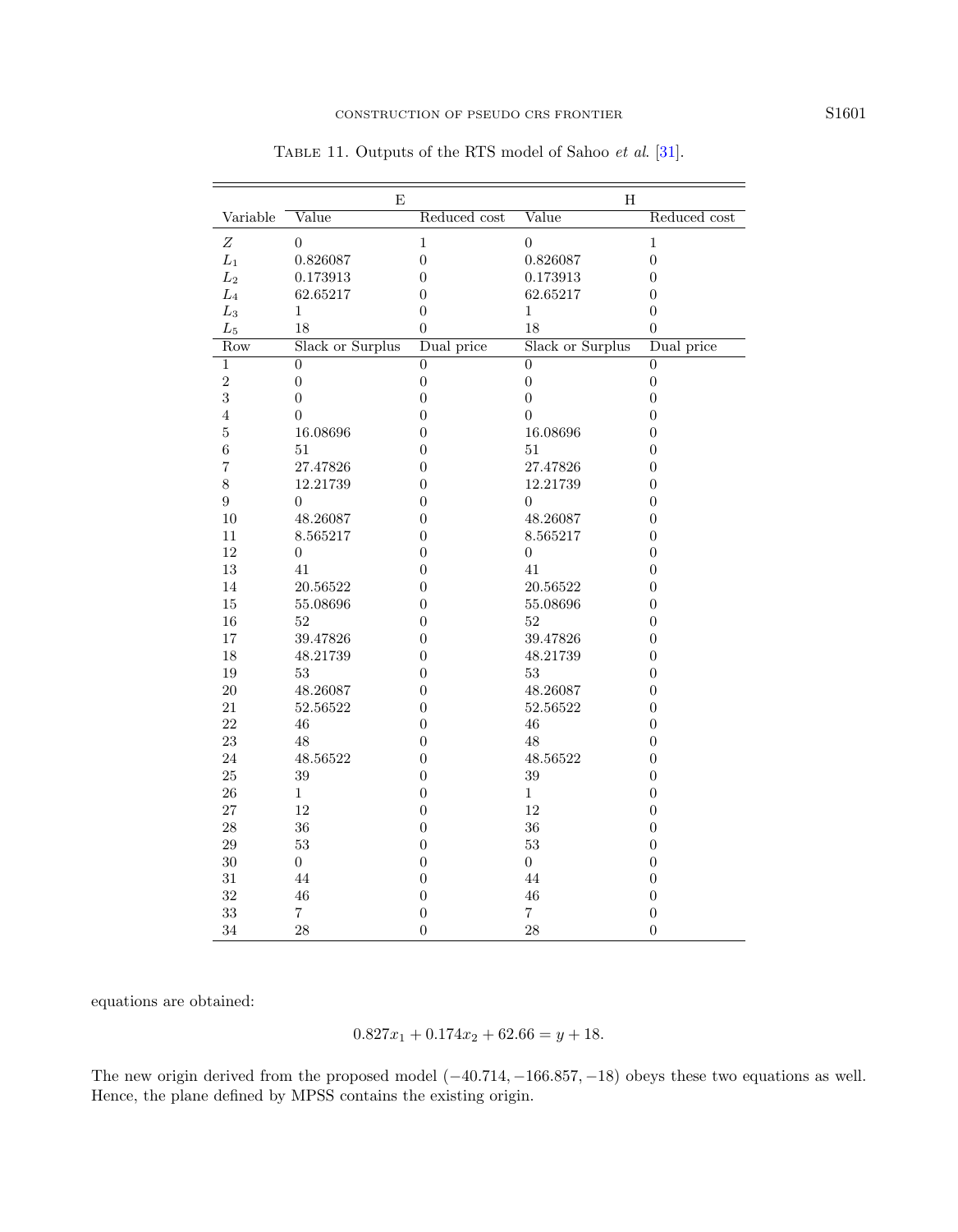#### <span id="page-17-20"></span>S1602 S. SARKAR

# 6. Conclusion

<span id="page-17-18"></span><span id="page-17-17"></span><span id="page-17-7"></span>The entire study hovers around two points. Firstly, it resolves that the DMU displaying the CRS is truly a Pseudo CRS Efficient member. In other words, it is situated on the CRS frontier drawn from the new origin defined by the model. Secondly, it proves that the true CRS can only exist when the input output vector remains either positive or negative. But, in other two cases the CRS frontier is to be initiated from a point other than the real origin. Hence, it can be stated that CRS frontier always exists but depending on the nature of the data the origin needs to be shifted.

<span id="page-17-12"></span><span id="page-17-5"></span><span id="page-17-1"></span>Acknowledgements. I shall remain indebted to Prof. Emrouznejad Ali (Aston University, UK) for his unconditional support.

#### **REFERENCES**

- <span id="page-17-14"></span><span id="page-17-3"></span>[1] A.I. Ali and L.M. Seiford, Translation invariance in data envelopment analysis. Oper. Res. Lett. 9 (1990) 403–405.
- [2] M. Allahyar and M.R. Malkhalifeh, Negative data in data envelopment analysis: efficiency analysis and estimating return to scale. Comput. Ind. Eng. 82 (2015) 78–81.
- <span id="page-17-15"></span>[3] G.R. Amin and S.A. Muharram, A new inverse data envelopment analysis model for mergers with negative data. Inst. Math. App. J. Manage. Math. 29 (2018) 137–149.
- <span id="page-17-8"></span>[4] J. Aparicio and J.T. Pastor, Closest targets and strong monotonicity on the strongly efficient frontier in DEA. Omega 44 (2014) 51–57.
- <span id="page-17-10"></span>[5] R.D. Banker, A. Charnes and W.W. Cooper, Some models for estimating technical and scale inefficiencies in data envelopment analysis. Manage. Sci. 30 (1984) 1078–1092.
- [6] P.L. Brockett, A. Charnes, W.W. Cooper, Z.M. Huang and D.B. Sun, Data transformation in DEA cone ratio envelopment approaches for monitoring bank performances. Eur. J. Oper. Res. 98 (1997) 250–268.
- <span id="page-17-2"></span>[7] R.G. Chambers, Y. Chung and R. Fare, Benefit and distance functions. J. Econ. Theory 70 (1996) 407–419.
- [8] R.G. Chambers, Y. Chung and R. Fare, Profit, directional distance functions, and Nerlovian efficiency. J. Optim. Theory App. 98 (1998) 351–364.
- <span id="page-17-16"></span>[9] A. Charnes, W.W. Cooper and E. Rhodes, Measuring the efficiency of decision-making units. Eur. J. Oper. Res. 2 (1978) 429–444.
- <span id="page-17-9"></span><span id="page-17-4"></span>[10] A. Charnes, W.W. Cooper, Q.L. Wei and Z.M. Huang, Cone ratio data envelopment analysis and multi-objective programming. Int. J. Syst. Sci. 20 (1989) 1099–1118.
- [11] G. Cheng, P. Zervopoulos and Z. Qian, A variant of radial measure capable of dealing with negative inputs and outputs in data envelopment analysis. Eur. J. Oper. Res. 225 (2013) 100–105.
- <span id="page-17-0"></span>[12] W.W. Cooper, M.L. Seiford and K. Tone, Data Envelopment Analysis: A Comprehensive Text with Models, Applications, References and DEA-Solver Software. Kluwer Academic Publishers, New York, NY 2 (2011) 42–43.
- <span id="page-17-19"></span>[13] A. Emrouznejad and A.L. Anouze, A semi-oriented radial measure for measuring the efficiency of decision making units with negative data, using DEA. Eur. J. Oper. Res. 200 (2010) 297–304.
- <span id="page-17-13"></span><span id="page-17-11"></span>[14] R. Fare and S. Grasskoff, Theory and application of directional distance functions. J. Prod. Anal. 13 (2000) 93–103.
- [15] R. Fare, S. Grasskoff and C.A.K. Lovell, The Measurement of Efficiency of Production. Kluwer Nijhoff Publishing, Boston, MA (1985).
- [16] R. Fare, S. Grasskoff, C.A.K. Lovell and C. Pasurka, Multilateral productivity comparison when some outputs are undesirable: a non-parametric approach. Rev. Econ. Stat. 71 (1989) 90–98.
- <span id="page-17-6"></span>[17] R. Fare, S. Grasskoff and C.A.K. Lovell, Production Frontiers. Cambridge University Press, Cambridge, UK (1994).
- [18] M.J. Farrell, The measurement of productive efficiency. J. R. Stat. Soc. Ser.-A 120 (1957) 253–281.
- [19] M. Halme, T. Pro and M. Koivu, Dealing with interval-scale data in data envelopment analysis. Eur. J. Oper. Res. 137 (2002) 22–27.
- [20] S.N. Hwang, C. Chen, Y. Chen, H.S. Lee and P.D. Shen, Sustainable design performance evaluation with application in automobile industry: focusing on the inefficiency by undesirable factors. Omega 41 (2013) 553–558.
- [21] A. Koutsoyiannis, Modern Microeconomics, 2nd edition. Macmillan Press Ltd, New York, NY (1979) 76–82.
- [22] R. Lin and Z. Chen, A directional distance based super-efficiency DEA model handling negative data. J. Oper. Res. Soc. 68 (2017) 1312–1322.
- [23] D.G. Luenberger, Benefit functions and duality. J. Math. Econ. 21 (1992) 461–481.
- [24] R.K. Matin and R. Azizi, Modified semi-oriented Radial Measure for measuring the efficiency of DMUs. In: With 3rd Operation, Research Conference (2010).
- [25] M. Mohammadpour, F. Hosseinzadeh-Lotfi and G.R. Jahanshahloo, An extended slacks-based measure model for data envelopment analysis with negative data. J. Oper. Res. Soc. 66 (2015) 1206–1211.
- [26] J.T. Pastor, Efficiency of bank branches through DEA: the attracting of liabilities. Working Paper, Universidad de Alicante, Alicante (1993).